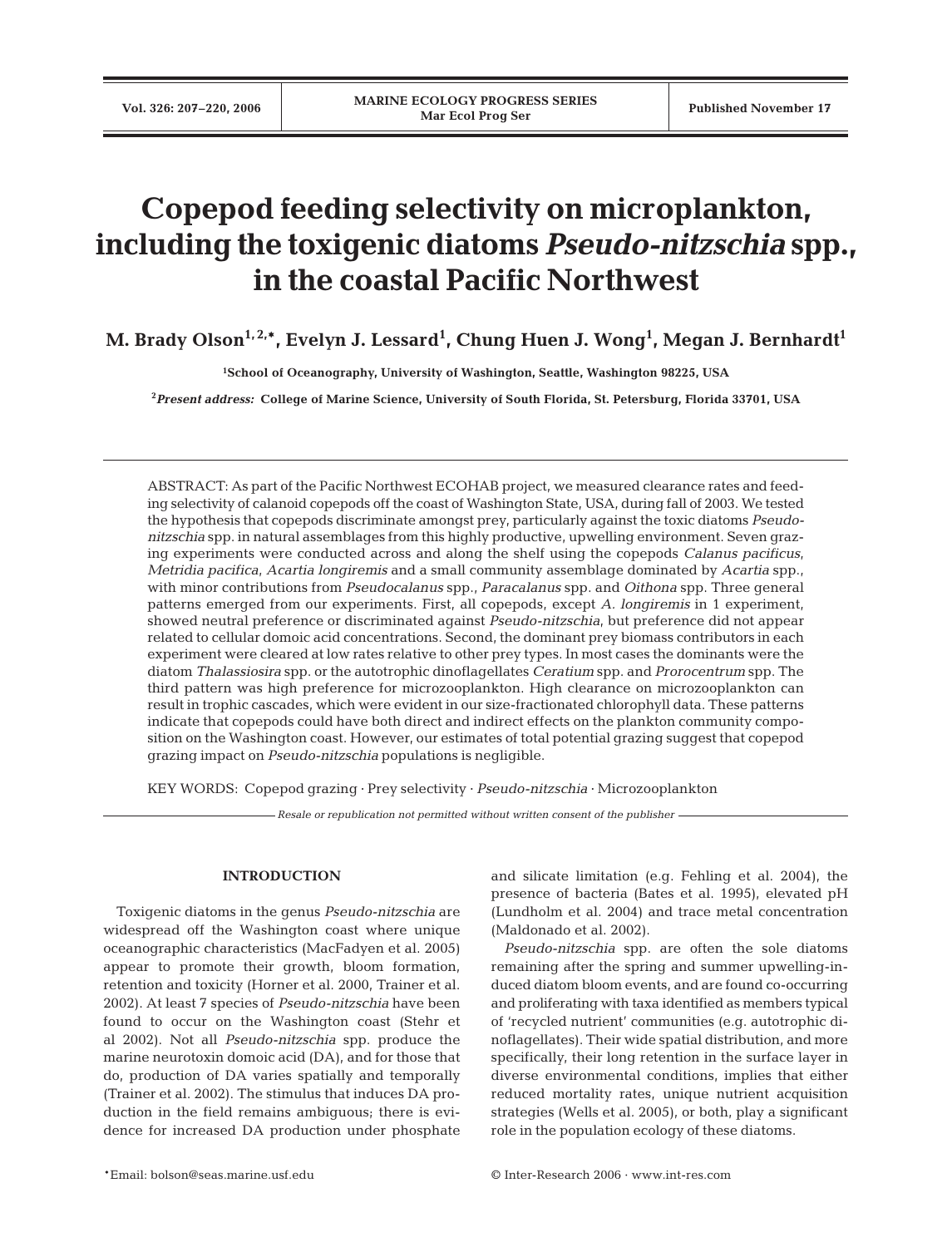As with any alga, the formation of a *Pseudo-nitzschia* bloom depends on imbalance that favors phytoplankton growth over mortality rate (Banse 1994). Once a bloom forms and exponential growth ceases, the retention and maintenance of the bloom in the water column becomes a near exclusive function of mortality rate. *Pseudo-nitzschia* is one of the few phytoplankton genera that are consistent and prevalent members of the global plankton community (Rhodes 1998, Cusack et al*.* 2002, Kaczmarska et al*.* 2005); this suggests that the balance between growth and mortality is consistently biased in favor of the former. In order to understand the population dynamics of *Pseudo-nitzschia* it is therefore important to study not only the factors that influence rates of cell division, but also the rates and relevant agents of mortality. Arguably, the most significant source of external mortality to phytoplankton is zooplankton grazing (Calbet & Landry 2004). Consequently, any exploration of *Pseudo-nitzschia* mortality should start there.

Potential grazers of *Pseudo-nitzschia* spp. include the calanoid copepods. Unfortunately, our confidence in the knowledge that copepods will unreservedly graze on *Pseudo-nitzschia* is poor; to date no field experiments have explored this relationship in detail. Some copepods are selective feeders, discriminating prey based on a multitude of factors. Laboratory studies have established some of these factors to be size (Frost 1972), food quality (e.g. Cowles et al*.* 1988), chemical cues (Huntley et al*.* 1986) and toxin content of the prey (e.g. Teegarden 1999). These findings would suggest that, when offered a diverse prey suite, discriminate feeding by copepods may shape both microplankton community size structure and species composition. However, the degree to which selective grazing behavior shapes natural communities remains contradictory (Huntley 1982, Turner & Tester 1989, Meyer-Harms et al*.* 1999, Irigoien et al*.* 2000), and may vary under different environmental conditions, grazer communities and prey suites — including those that harbor toxic phytoplankton (Teegarden et al*.* 2001, Colin & Dam 2002, Kozlowsky-Suzuki et al*.* 2005).

The fastidiousness with which copepods feed, coupled with the ubiquity of *Pseudo-nitzschia* spp., both on the Washington coast and worldwide, led us to pose the hypothesis that this genus escapes intense copepod grazing. Among the candidate mechanisms that would reduce grazing mortality, an inviting hypothesis is to assume a functional role of the *Pseudo-nitzschia*produced toxin, domoic acid (DA). Compared to the suite of dinoflagellate-produced saxitoxins (e.g. Colin & Dam 2002 and references therein) little is known about the role of DA in grazer interactions (Lincoln et al. 2001, Bargu et al. 2003, Maneiro et al. 2005). Regardless of the cause, a refuge from grazing mortality will positively affect *Pseudo-nitzschia* population ecology by 3 routes: (1) directly through reduced grazing mortality, (2) by reducing competition through copepod consumption of other phytoplankton, and (3) through grazing on microzooplankton — another potential *Pseudo-nitzschia* grazer. To test this hypothesis, we conducted grazing experiments with the locally dominant copepod species in natural plankton assemblages along the coast of Washington State, USA. This study site is an ideal location to test this hypothesis, as physical and chemical properties, prey biomass and community composition vary greatly on short time and space scales. Clear patterns of reduced grazing on *Pseudo-nitzschia* under these wide-ranging prey conditions would indicate habitual grazing behaviors and, ultimately, suggest that copepod grazing influences *Pseudo-nitzschia* population ecology.

## **MATERIALS AND METHODS**

Copepod grazing experiments were conducted on the Washington coast on board the RV 'Wecoma' from September 1 to 16, 2003, as part of the Pacific Northwest ECOHAB (ECOlogy of Harmful Algal Blooms) project. The sole criterion for selecting experimental stations was the presence of ample *Pseudo-nitzschia* cells and, because of this single constraint, experimental stations (Fig. 1) were widespread spatially, representing both onshore and offshore locations, and resulted in diverse chemical/physical conditions (Table 1) and prey communities and concentrations (see Table 2). The cross-shelf spacing of our experimental locations provided the opportunity to work with the regional dominant copepod genera *Calanus*, *Metridia* and *Acartia*, which represented a large size spectrum and contrasting feeding behaviors. The numerically dominant species of copepod at each location was used for experiments. Initial experimental conditions, copepod species tested and treatment replicates are shown in Table 1.

**Grazing experiments.** We conducted 7 copepod grazing experiments. Copepods were collected with vertical net tows using a 1 m diameter ring net with 200 μm mesh. Vertical tows were done to a maximum depth of 200 m, but at shallow stations to ~5 m off the bottom. Once on deck, healthy copepods were immediately diluted into 2 l polyethylene containers holding raw seawater where they were allowed to 'recover' (for  $~0.5$  h) from the net tows. Individual adult female copepods were selected under a stereomicroscope with an inverted Pasteur pipette and placed in 30 ml beakers containing filtered seawater until the start of the experiment  $(-1 h)$ .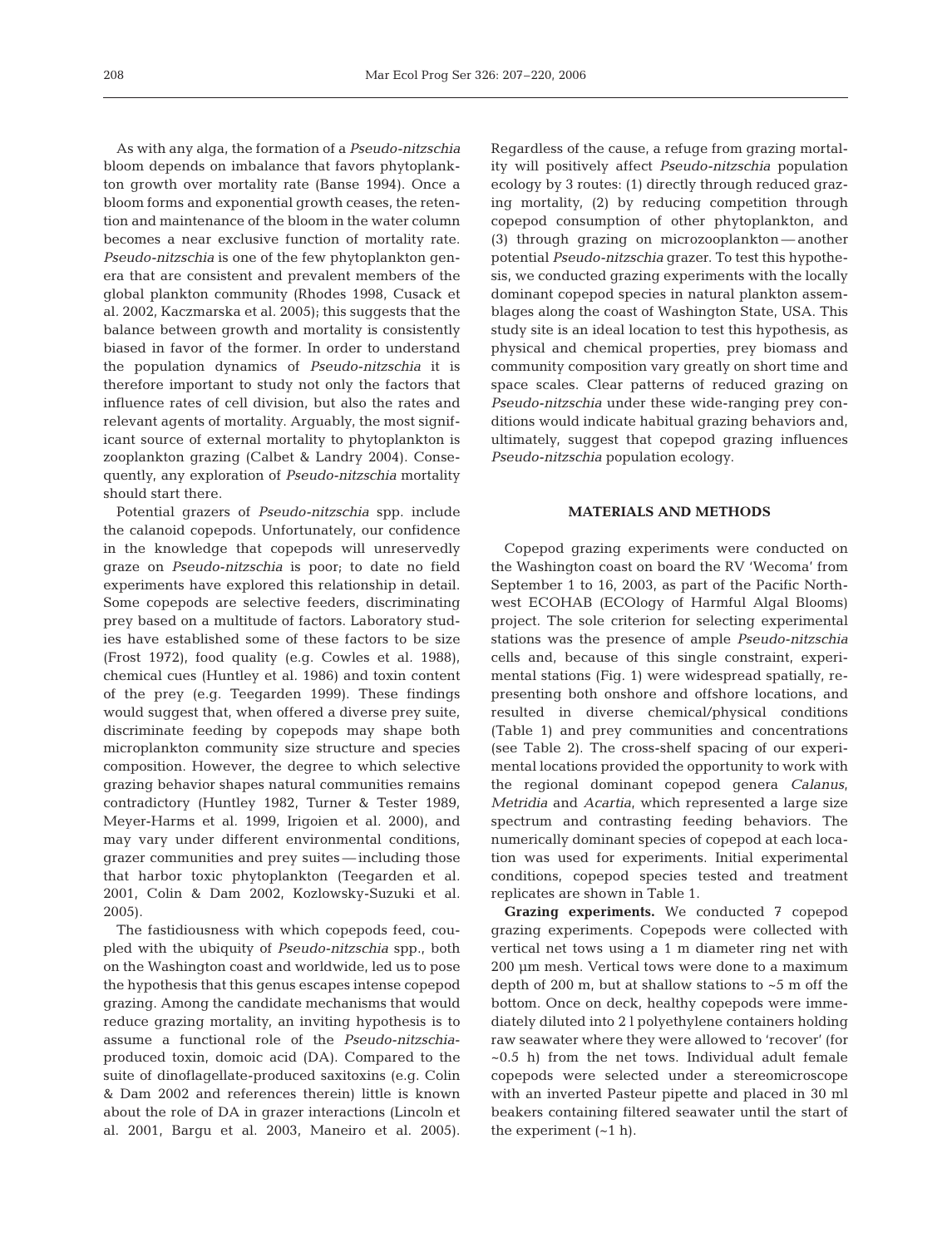

Fig. 1. Locations of Stns 1 to 7 off the coast of Washington State, USA, used for the grazing experiments. Depth contours (m) are shown

Seawater for grazing experiments (GEW) was collected from the depth of ~50% surface PAR using Niskin bottles attached to a CTD rosette equipped with Sea-Bird environmental sensors. Once on deck, the Niskin bottles were gently drained through acid-cleaned silicone tubing (8 mm inner diameter) into acid-cleaned 50 l polyethylene carboys. Undesired mesozooplankton were removed from the GEW with 200 μm mesh netting attached to the silicone tubing. The plankton in the GEW were kept homogenized by slowly raising and lowering

a polyethylene plunger through the water. At the same time, the well-mixed GEW was gently siphoned into 2.5 l acid-cleaned polycarbonate bottles for the control and grazing experiment treatments (see Table 1 for replicate numbers). To ensure that phytoplankton growth rates were unaffected by nutrient depletion or copepod grazing-induced nutrient remineralization, we added a nutrient mixture to all bottles:  $10 \mu M NO<sub>3</sub>$  added as  $NaNO<sub>3</sub>$ , 10 μM Si(OH)<sub>4</sub> added as Na<sub>2</sub>O<sub>3</sub>Si · 9H<sub>2</sub>O, 0.63 μM PO<sub>4</sub><sup>3-</sup> added as  $\text{NaH}_2\text{PO}_4 \cdot \text{H}_2\text{O}$ , 3 nM Fe dissolved in 2% HCl and 0.3 nM Mn added as  $MnCl<sub>2</sub>·4H<sub>2</sub>O$ . While filling grazing and control bottles, samples for initial size fractionated (> 5 μm and < 5 μm) chlorophyll *a* (chl *a*) and microplankton counts were randomly taken in between filling experimental bottles. Separate samples for microplankton were immediately fixed in 5% Lugol's acid or fixed within  $\sim 20$  min of collection in 0.5% glutaraldehyde.

Once the grazing bottles had been filled to near capacity, the copepods were added. The number added to the experimental bottles varied with species and location (Table 1). Control and grazing bottles were placed in clear tubes covered with mylar screening to approximate *in situ* light levels. The tubes were secured to a revolving wheel (1 rpm) which was submerged in a Plexiglas on-deck incubator. The temperature inside the incubator was maintained by continuous flow of surface seawater.

Incubations lasted 24 h, after which the bottles were removed from the incubator and the copepods' condition immediately assessed. Copepods appeared healthy and mortality was negligible; therefore corrections for copepod mortality were not made to final rate measurements. Samples were taken for size fractionated chl *a* analysis and microplankton abundances for all control and treatment bottles as per experimental set up. Net growth rates of chlorophyll size fractions and microplankton taxa, as well as copepod clearance were all calculated using the equations of Frost (1972).

**Sample processing.** *Microplankton enumeration and biomass estimation:* Aliquots from the Lugol's pre-

Table 1. Initial conditions for copepod selection experiments in 2003. Temperature, salinity and nutrient salts measured in samples from water depth that corresponded to 50% surface irradiance. Number(s) following individuals per bottle are numbers of treatment replicates

| Expt.<br>no. | Date<br>(m/dd) | Location<br>°W Long<br>°N Lat |           | Copepod<br>species | Ind.<br>$bottle^{-1}$ | Salinity | T<br>(°C) | NO <sub>3</sub> | Nutrients $(\mu M)$<br>$PO43-$ | SiO <sub>4</sub> <sup>2–</sup> |
|--------------|----------------|-------------------------------|-----------|--------------------|-----------------------|----------|-----------|-----------------|--------------------------------|--------------------------------|
|              | 9/01           | 47 31.67                      | 124 38.49 | Acartia longiremis | 25(3)                 | 32.8     | 10.1      | 18.3            | 1.31                           | 36.6                           |
| 2            | 9/03           | 47 52.99                      | 125 32.02 | Metridia pacifica  | 20(2)                 | 32.0     | 13.4      | 1.1             | 0.36                           | 12.1                           |
| 3            | 9/06           | 47 59.03                      | 125 43.39 | Metridia pacifica  | 50(3)                 | 31.2     | 13.9      | 4.1             | 0.50                           | 26.2                           |
| 4            | 9/09           | 48 15.70                      | 125 40.04 | Acartia longiremis | 75 (2)                | 31.6     | 13.4      | 9.3             | 0.87                           | 29.6                           |
| 5            | 9/12           | 48 26.25                      | 124 51.36 | Calanus pacificus  | 20(2)                 | 32.5     | 11.5      | 6.2             | 0.58                           | 25.5                           |
| 6            | 9/14           | 47 15.62                      | 125 03.70 | Metridia pacifica  | 40(2)                 | 31.9     | 15.0      | 0.7             | 0.37                           | 6.0                            |
|              | 9/16           | 48 19.36                      | 125 04.11 | Small assemblage   | 150(4)                | 32.2     | 11.8      | 14.1            | 1.28                           | 32.0                           |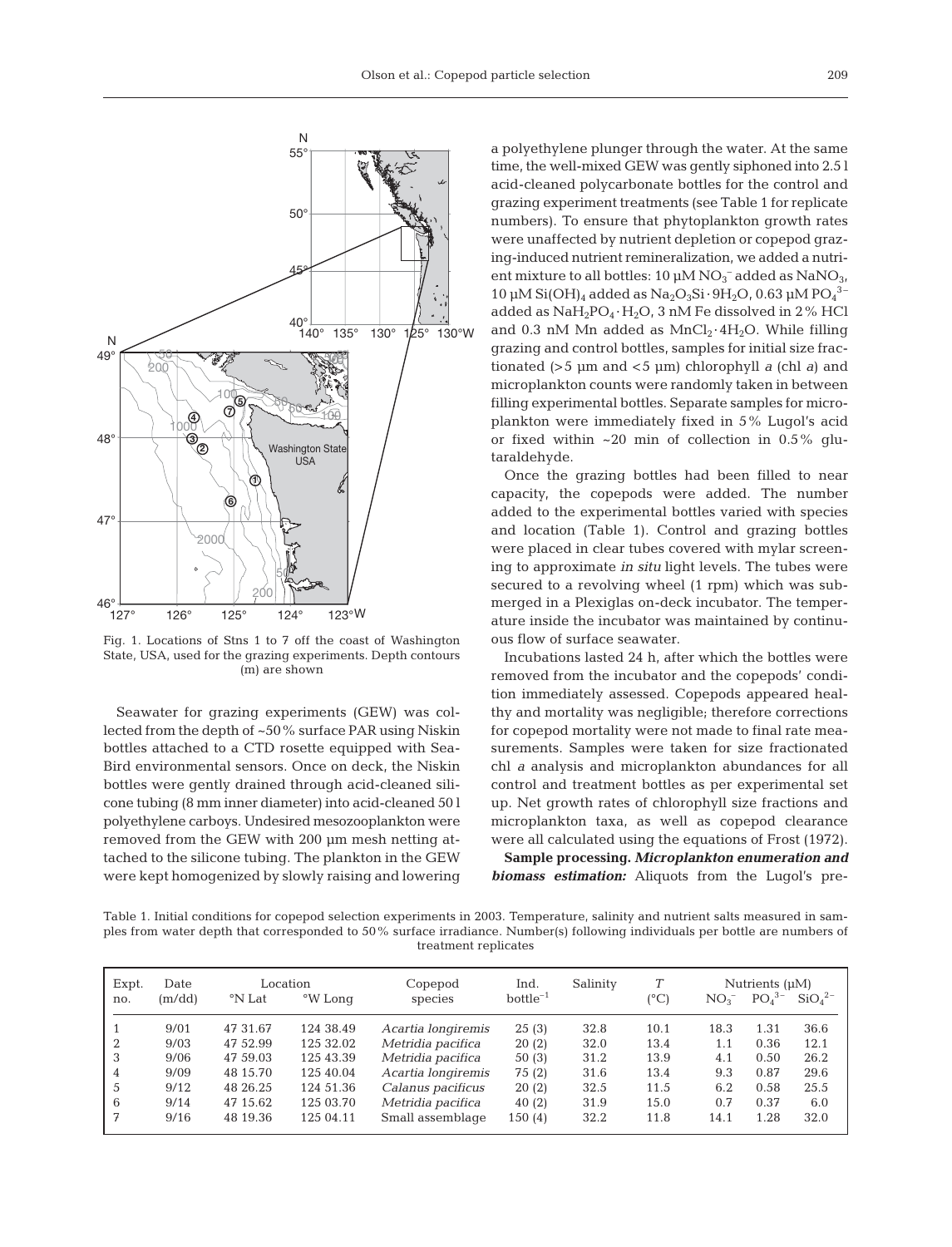served GEW were allowed to settle for 24 h in either Utermöhl chambers or graduated cylinders, depending on the volume needed to accurately quantify the sample. For abundant prey taxa, several millilitres were settled directly in chambers; for the more infrequent prey taxa, larger volumes were settled in graduated cylinders for 24 h. The following day, the top filtrate was decanted off, while the bottom 10 ml containing the prey was resuspended and allowed to settle in a counting chamber for 24 h prior to counting. Slides of glutaraldehyde-fixed cells were prepared for epifluorescent microscopy according to Lessard & Murrell (1996). Prey cells in Utermöhl chambers and glutaraldehyde-fixed slides were counted and measured with a digitizing pad, and linear dimensions were converted to biovolume according to Roff & Hopcroft (1986). Prey biovolume was converted to cellular C using the equations of Menden-Deuer & Lessard (2000). Between 30 and 500 cells were counted for each prey type.

*Pseudo-nitzschia* spp. were separated into 2 size categories, small and large, based upon the width of the cell valve. We considered cells with a transapical axis narrower than 3 μm to be small cells and part of the *P*. *pseudodelicatisima*/*delicatissima*/*cuspidata* species complex. Cells with a transapical axis wider than 3 μm were considered large cells and part of the *P*. *australis*/*fraudulenta*/*heimii* and *P. pungens*/*multiseries* species complexes (Horner 2002).

*Chlorophyll:* Change in size-fractionated chl *a* over the course of the experiments was used as a proxy to determine phytoplankton community growth and grazing rates. Chlorophyll concentrations were calculated according to the acidification method of Parsons et al. (1984).

*Domoic acid:* Particulate DA, at or near the depth of the experimental water, was measured using the receptor binding assay (Van Dolah 1997, Trainer et al. 2002). Total particulate DA was normalized to *Pseudonitzschia* spp. cell biomass to give an approximate index of cellular toxicity.

**Electivity indices.** In order to determine the magnitude of copepod prey preference, we calculated electivity indices (Ivlev 1961). We used the selection coefficient and electivity index of Vanderploeg & Scavia (1979a,b):

$$
W_i = F_i / \sum F_i
$$

where  $W_i$  is the selection coefficient for each food type *i*, and  $F_i$  and  $\Sigma F_i$  are the clearance rate for food type *i* and the sum of clearance rates for all food types, respectively. From this, the electivity index  $(E_i^*)$  for all major food types within an experiment is calculated by

$$
E_i^* = [W_i - (1/n)]/[W_i + (1/n)]
$$

where n is the total number of prey types within the given experiment. This method is recommended by Lechowicz (1982) when prey abundances are unequal, and was used in a study analogous to ours by Teegarden et al*.* (2001). This method is convenient in that the index ranges between –1 and 1. Neutral preference for a prey type (i.e. prey is ingested in direct proportion to its availability in the environment) is indicated by 0, whereas positive values indicate preference and negative values indicate avoidance. The degree to which these values deviate from zero indicates the magnitude of preference.

#### **RESULTS**

#### **Initial prey biomass and composition**

Prey biomass across experiments varied by nearly 2 orders of magnitude, ranging from 34 to 1258  $\mu$ g C l<sup>-1</sup> (Table 1). The highest biomass occurred at the mouth of the Juan de Fuca Strait and the lowest biomass was found off the shelf. Total phytoplankton carbon ranged from 18 to 1212  $\mu$ g C l<sup>-1</sup>. The diatoms *Thalassiosira* spp., and the autotrophic dinoflagellates *Ceratium*

Table 2. Initial chlorophyll  $\mu$ g chlorophyll  $l^{-1}$ ), prey carbon concentration (μg C  $l^{-1}$ ) and domoic acid concentrations in copepod selection experiments, September 2003. Ciliates include aloricate choreotrichs, holotrichs and tintinnids. H.dino: heterotrophic dinoflagellates; *Pseud*: *Pseudo-nitzschia* spp. nd: no data

| Expt<br>no. | $>5 \mu$ m | $<$ 5 $\mu$ m | Total |        | Autotrophic |        | Heterotrophic |        |       | $nq$ $l^{-1}$ | Domoic acid —<br>ng $\mu$ g <sup>-1</sup> |
|-------------|------------|---------------|-------|--------|-------------|--------|---------------|--------|-------|---------------|-------------------------------------------|
|             |            |               |       | Diatom | Other       | Total  | Ciliates      | H.dino | Total |               | Pseud C                                   |
|             | 10.12      | 0.60          | 10.72 | 187.7  | 8.3         | 196.0  | 5.5           | 14.0   | 19.5  | $\Omega$      | $\Omega$                                  |
|             | 8.89       | 0.93          | 9.82  | 47.0   | 22.6        | 69.6   | 15.3          | 10.2   | 25.5  | 40            | 11.5                                      |
| 3           | 13.44      | 2.82          | 16.27 | 24.3   | 94.6        | 118.9  | 28.9          | 23.4   | 52.3  | 378           | 180.0                                     |
| 4           | 3.26       | 1.77          | 5.03  | 5.6    | 45.1        | 50.7   | 16.6          | 18.1   | 34.7  | 93            | 116.3                                     |
| 5           | 21.28      | 0.58          | 21.86 | 848.1  | 364.0       | 1212.1 | 17.8          | 28.7   | 46.5  | 56            | 13.0                                      |
| 6           | 0.56       | 0.44          | 1.00  | 1.8    | 21.4        | 23.2   | 4.7           | 6.4    | 11.1  | 2014          | 1549.0                                    |
|             | 1.46       | 1.05          | 2.52  | 9.6    | 8.8         | 18.4   | 11.0          | 7.9    | 18.9  | nd            | nd                                        |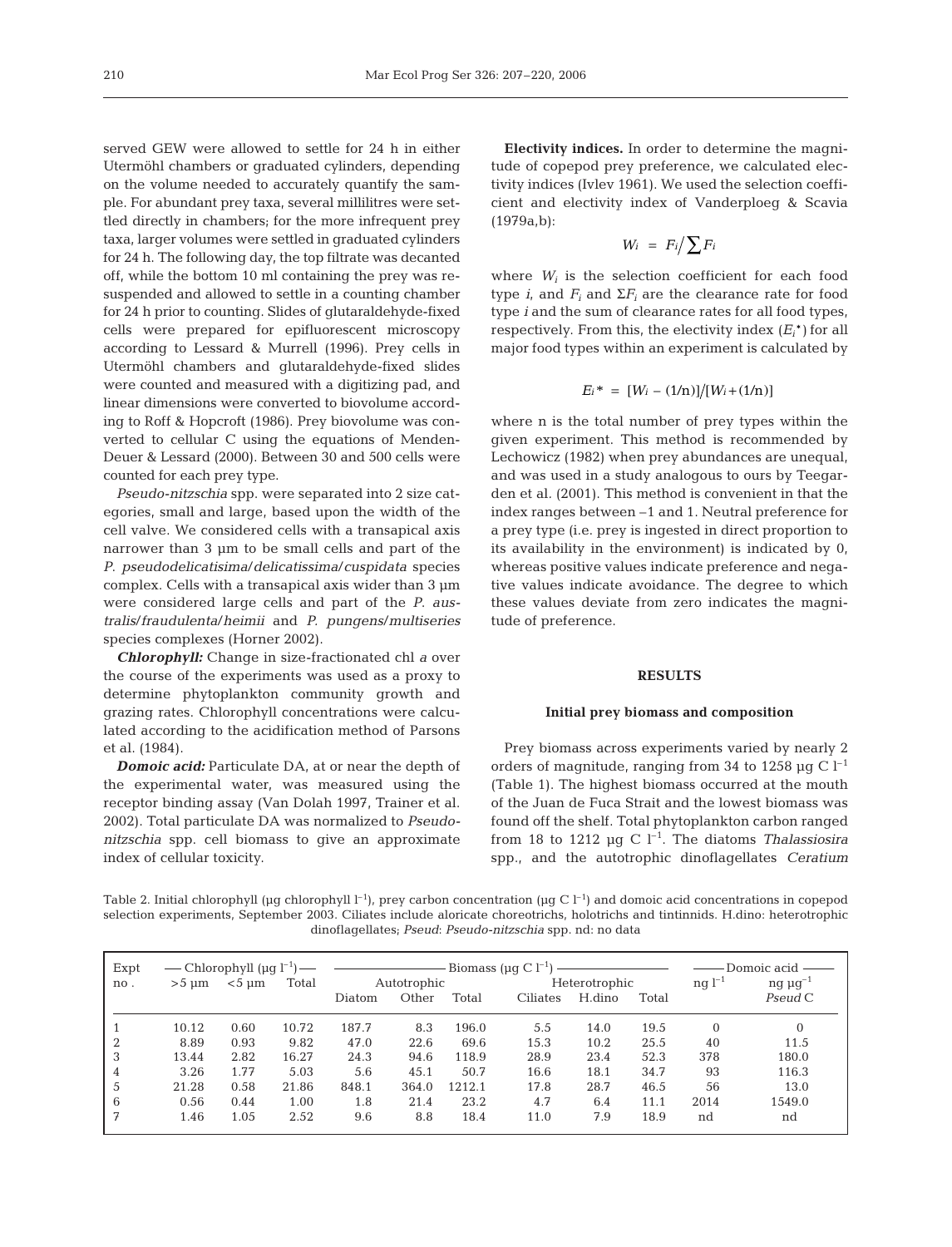Table 3. Mean (± SE) initial prey carbon and abundance estimates in experiments conducted with the natural plankton assemblage at locations off the coast of Washington State in 2003. Dates given in form m/dd/yy. Number(s) following date of experiment are experimental locations (Fig. 1). Auto: autotrophic; Gymnodinoid: gymnodinoid heterotrophic dinoflagellates. –: prey negligible

| Prey                                | Acartia longiremis               |                          |                                 | Metridia pacifica               |                          | Calanus<br>pacificus              | Small<br>assembl.               |  |  |  |
|-------------------------------------|----------------------------------|--------------------------|---------------------------------|---------------------------------|--------------------------|-----------------------------------|---------------------------------|--|--|--|
|                                     | 8/31/03(1)                       | 9/9/03(4)                | $9/3/03$ (2)                    | 9/6/03(3)                       | 9/14/03(6)               | 9/11/03(5)                        | 9/16/03(7)                      |  |  |  |
| Small Pseudo-nitzschia spp.         |                                  |                          |                                 |                                 |                          |                                   |                                 |  |  |  |
| Cells $ml^{-1}$                     | $199.0 \pm 43.2$                 | $31.4 \pm 3.7$           | $109.2 \pm 17.5$                | $68.5 \pm 6.3$                  | $4.2 \pm 0.9$            | $156.4 \pm 5.3$                   | $19.7 \pm 4.3$                  |  |  |  |
| $\mu$ g C l <sup>-1</sup>           | $2.4 \pm 0.3$                    | $0.3 \pm 0.0$            | $1.2 \pm 0.1$                   | $0.6 \pm 0.1$                   | $0.1 \pm 0.0$            | $1.7 \pm 0.1$                     | $0.2 \pm 0.1$                   |  |  |  |
| Large Pseudo-nitzschia spp.         |                                  |                          |                                 |                                 |                          |                                   |                                 |  |  |  |
| Cells $ml^{-1}$                     | $19.4 \pm 0.6$                   | $6.6 \pm 2.6$            | $19.2 \pm 0.3$                  | $15.6 \pm 0.7$                  | $11.3 \pm 2.4$           | $32.0 \pm 1.4$                    | $5.2 \pm 1.9$                   |  |  |  |
| $\mu$ g C l <sup>-1</sup>           |                                  |                          |                                 |                                 | $1.2 \pm 0.3$            |                                   |                                 |  |  |  |
| Thalassiosira spp.                  | $1.8 \pm 0.1$                    | $0.5 \pm 0.3$            | $2.3 \pm 0.1$                   | $1.5 \pm 0.2$                   |                          | $2.6 \pm 0.2$                     | $0.3 \pm 0.1$                   |  |  |  |
|                                     |                                  |                          |                                 |                                 |                          |                                   |                                 |  |  |  |
| Cells $ml^{-1}$                     | $785.9 \pm 24.6$                 | $5.3 \pm 0.1$            | $46.0 \pm 1.2$                  | $30.6 \pm 3.1$                  |                          | $3708.8 \pm 70.0$                 | $0.5 \pm 0.1$                   |  |  |  |
| $\mu$ g C l <sup>-1</sup>           | $178.0 \pm 4.2$                  | $1.5 \pm 0.1$            | $35.3 \pm 0.7$                  | $19.4 \pm 4.2$                  | $\overline{\phantom{0}}$ | $843.8 \pm 14.3$                  | $0.2 \pm 0.0$                   |  |  |  |
| <i>Chaetoceros</i> spp              |                                  |                          |                                 |                                 |                          |                                   |                                 |  |  |  |
| Cells $ml^{-1}$                     | $24.2 \pm 5.3$                   | $\overline{\phantom{0}}$ | $6.2 \pm 0.4$                   | $\overline{\phantom{0}}$        | $\overline{\phantom{0}}$ | $\overline{\phantom{0}}$          |                                 |  |  |  |
| $\mu$ g C l <sup>-1</sup>           | $2.2 \pm 0.3$                    | $\overline{\phantom{0}}$ | $0.7 \pm 0.1$                   |                                 | $\overline{\phantom{0}}$ | L.                                |                                 |  |  |  |
| Corethron spp.                      |                                  |                          |                                 |                                 |                          |                                   |                                 |  |  |  |
| Cells $ml^{-1}$                     | $\overline{\phantom{0}}$         | $\qquad \qquad -$        | $\overline{\phantom{0}}$        | $\overline{\phantom{0}}$        | $\qquad \qquad -$        | $\overline{\phantom{0}}$          | $0.5 \pm 0.1$                   |  |  |  |
| $\mu$ g C l <sup>-1</sup>           | $\overline{\phantom{0}}$         | L.                       |                                 | Ē.                              | L.                       | $\overline{\phantom{0}}$          | $0.4 \pm 0.0$                   |  |  |  |
| <i>Coscinodiscus</i> spp.           |                                  |                          |                                 |                                 |                          |                                   |                                 |  |  |  |
| Cells $ml^{-1}$                     | $\equiv$                         | $0.7 \pm 0.2$            | $\overline{\phantom{0}}$        | $\equiv$                        | $\overline{\phantom{0}}$ | $\overline{a}$                    | $0.8 \pm 0.1$                   |  |  |  |
| $\mu$ q C l <sup>-1</sup>           | $\overline{\phantom{0}}$         | $3.2 \pm 0.1$            | $\overline{\phantom{0}}$        | L.                              | $\overline{\phantom{0}}$ | $\overline{a}$                    | $8.4 \pm 0.8$                   |  |  |  |
| Guinardia spp.                      |                                  |                          |                                 |                                 |                          |                                   |                                 |  |  |  |
| Cells $ml^{-1}$                     | $12.7 \pm 2.0$                   | $0.6 \pm 0.1$            | $1.4 \pm 0.8$                   | $8.8 \pm 1.7$                   |                          |                                   |                                 |  |  |  |
| $\mu$ g C l <sup>-1</sup>           | $2.5 \pm 0.6$                    | $0.2 \pm 0.1$            | $0.7 \pm 0.4$                   | $2.8 \pm 0.5$                   |                          |                                   |                                 |  |  |  |
| Leptocylindrus spp.                 |                                  |                          |                                 |                                 |                          |                                   |                                 |  |  |  |
| Cells $ml^{-1}$                     | $27.9 \pm 4.4$                   |                          | -                               |                                 |                          |                                   |                                 |  |  |  |
| $\mu$ g C l <sup>-1</sup>           | $0.9 \pm 0.2$                    | $\overline{\phantom{0}}$ | $\overline{\phantom{0}}$        | ÷                               | $\overline{\phantom{0}}$ | L,                                | $\overline{\phantom{0}}$        |  |  |  |
| Dictyocha spp.                      |                                  |                          |                                 |                                 |                          |                                   |                                 |  |  |  |
| Cells $ml^{-1}$                     | $\overline{\phantom{m}}$         | $0.2 \pm 0.0$            | $\overline{\phantom{0}}$        | $\overline{\phantom{0}}$        | $\overline{\phantom{0}}$ | $\overline{\phantom{0}}$          | $0.6 \pm 0.1$                   |  |  |  |
| $\mu$ g C l <sup>-1</sup>           | $\equiv$                         | $0.0 \pm 0.0$            | $\equiv$                        |                                 | $\sim$                   | $\overline{\phantom{a}}$          | $0.2 \pm 0.0$                   |  |  |  |
| Ceratium spp.                       |                                  |                          |                                 |                                 |                          |                                   |                                 |  |  |  |
| Cells $ml^{-1}$                     | $0.2 \pm 0.0$                    | $2.8 \pm 0.0$            | $2.5 \pm 0.1$                   | $7.9 \pm 1.7$                   | $5.2 \pm 0.6$            | $26.4 \pm 2.5$                    | $0.3 \pm 0.1$                   |  |  |  |
| $\mu$ g C l <sup>-1</sup>           | $1.6 \pm 0.3$                    | $17.3 \pm 0.9$           | $17.5 \pm 0.4$                  | $52.2 \pm 12.2$                 | $19.3 \pm 0.6$           | $330.0 \pm 37.1$                  | $1.4 \pm 0.5$                   |  |  |  |
| Prorocentrum spp.                   |                                  |                          |                                 |                                 |                          |                                   |                                 |  |  |  |
| Cells $ml^{-1}$                     | $1.7 \pm 0.2$                    | $40.6 \pm 0.6$           | $3.5 \pm 0.1$                   | $60.2 \pm 5.7$                  | $0.4 \pm 0.0$            | $39.4 \pm 1.1$                    | $7.6 \pm 0.0$                   |  |  |  |
| $\mu$ q C l <sup>-1</sup>           | $1.5 \pm 0.3$                    | $19.3 \pm 0.2$           | $2.7 \pm 0.1$                   | $29.8 \pm 5.0$                  | $0.3 \pm 0.0$            | $24.7 \pm 1.1$                    | $4.4 \pm 0.6$                   |  |  |  |
| Auto. dinoflagellate $<$ 20 $\mu$ m |                                  |                          |                                 |                                 |                          |                                   |                                 |  |  |  |
| Cells $ml^{-1}$                     | $24.4 \pm 1.9$                   | $80.6 \pm 22.0$          | $19.1 \pm 1.9$                  | $110.0 \pm 12.5$                | $22.5 \pm 2.0$           | $90.0 \pm 6.4$                    | $31.2 \pm 1.8$                  |  |  |  |
| $\mu$ g C l <sup>-1</sup>           | $3.5 \pm 0.0$                    | $6.7 \pm 0.0$            | $1.57 \pm 0.6$                  | $9.5 \pm 3.0$                   | $1.6 \pm 0.2$            | $7.8 \pm 1.8$                     | $2.7 \pm 0.1$                   |  |  |  |
| Cryptophytes                        |                                  |                          |                                 |                                 |                          |                                   |                                 |  |  |  |
| Cells $ml^{-1}$                     | $33.7 \pm 2.5$                   | $55.3 \pm 23.4$          | $15.0 \pm 1.5$                  | $77.5 \pm 17.5$                 | $7.2 \pm 0.2$            | $44.0 \pm 1.1$                    | $12.9 \pm 0.3$                  |  |  |  |
| $\mu$ q C l <sup>-1</sup>           | $1.7 \pm 0.0$                    | $1.8 \pm 1.0$            | $0.8 \pm 0.3$                   | $3.1 \pm 0.4$                   | $0.2 \pm 0.0$            | $1.5 \pm 0.1$                     | $0.3 \pm 0.1$                   |  |  |  |
| Tintinnids                          |                                  |                          |                                 |                                 |                          |                                   |                                 |  |  |  |
| Cells $ml^{-1}$                     | $0.1 \pm 0.0$                    | $1.1 \pm 0.1$            | $1.1 \pm 0.2$                   | $1.7 \pm 0.0$                   |                          | $4.7 \pm 0.3$                     | $1.0 \pm 0.1$                   |  |  |  |
| $\mu$ g C l <sup>-1</sup>           | $0.1 \pm 0.0$                    | $0.6 \pm 0.3$            | $0.4 \pm 0.1$                   | $0.8 \pm 0.3$                   |                          | $1.4 \pm 0.2$                     | $0.2 \pm 0.0$                   |  |  |  |
| Ciliates $> 40 \mu$ m               |                                  |                          |                                 |                                 |                          |                                   |                                 |  |  |  |
| Cells $ml^{-1}$                     | $0.6 \pm 0.0$                    | $1.7 \pm 0.1$            | $4.2 \pm 0.1$                   | $4.2 \pm 0.2$                   | $0.4 \pm 0.6$            | $2.5 \pm 0.3$                     | $1.3 \pm 0.0$                   |  |  |  |
| $\mu g \gets l^{-1}$                | $2.5 \pm 0.1$                    | $8.4 \pm 0.6$            | $12.4 \pm 0.1$                  | $18.7 \pm 1.5$                  | $1.3 \pm 0.2$            | $12.0 \pm 2.4$                    | $3.1 \pm 0.3$                   |  |  |  |
| Ciliates 20-40 um                   |                                  |                          |                                 |                                 |                          |                                   |                                 |  |  |  |
| $\mbox{Cells ml}^{-1}$              | $1.7 \pm 0.0$                    | $1.4 \pm 0.1$            | $1.5 \pm 0.5$                   | $2.4 \pm 0.1$                   | $0.7 \pm 0.2$            | $2.4 \pm 0.1$                     | $2.9 \pm 0.7$                   |  |  |  |
| $\mu$ g C l <sup>-1</sup>           | $2.2 \pm 0.1$                    | $2.6 \pm 0.1$            | $1.6 \pm 0.5$                   | $4.3 \pm 1.1$                   | $0.8 \pm 0.2$            | $3.6 \pm 0.4$                     | $3.9 \pm 1.9$                   |  |  |  |
| Ciliates $< 20 \mu m$               |                                  |                          |                                 |                                 |                          |                                   |                                 |  |  |  |
| Cells $ml^{-1}$                     | $3.1 \pm 0.5$                    | $19.4 \pm 2.8$           | $2.7 \pm 0.3$                   | $19.4 \pm 0.2$                  | $10.0 \pm 3.8$           | $1.9 \pm 0.4$                     | $16.6 \pm 2.8$                  |  |  |  |
| $\mu$ g C l <sup>-1</sup>           | $0.7 \pm 0.1$                    | $5.0 \pm 0.4$            | $0.9 \pm 0.1$                   | $5.1 \pm 0.5$                   | $2.6 \pm 0.9$            | $0.8 \pm 0.2$                     | $3.8 \pm 0.5$                   |  |  |  |
| Protoperidinium spp.                |                                  |                          |                                 |                                 |                          |                                   |                                 |  |  |  |
| Cells $ml^{-1}$                     | $0.3 \pm 0.0$                    | $0.5 \pm 0.1$            | $0.4 \pm 0.0$                   | $0.6\pm0.1$                     | $0.3 \pm 0.0$            | $1.0 \pm 0.2$                     | $0.3 \pm 0.0$                   |  |  |  |
| $\mu g \subset l^{-1}$              | $1.7 \pm 0.5$                    | $3.1 \pm 1.8$            | $2.0 \pm 0.5$                   | $3.7 \pm 0.4$                   | $2.9 \pm 0.5$            | $5.5 \pm 1.6$                     | $0.9 \pm 0.1$                   |  |  |  |
| Gymnodinoid $>40 \mu$ m             |                                  |                          |                                 |                                 |                          |                                   |                                 |  |  |  |
| Cells $\mathrm{ml}^{-1}$            | $0.3 \pm 0.0$                    | $1.9 \pm 0.1$            | $0.6 \pm 0.0$                   | $1.8 \pm 0.6$                   | $0.9 \pm 0.0$            | $3.3 \pm 0.3$                     | $0.8 \pm 0.2$                   |  |  |  |
| $\mu$ g C l <sup>-1</sup>           | $0.4 \pm 0.0$                    | $3.9 \pm 0.0$            | $1.4 \pm 0.0$                   | $3.6\pm0.7$                     | $0.9 \pm 0.0$            | $8.5 \pm 1.1$                     | $1.0 \pm 0.3$                   |  |  |  |
| Gymnodinoid <40 µm                  |                                  |                          |                                 |                                 |                          |                                   |                                 |  |  |  |
| Cells $ml^{-1}$                     |                                  | $99.3 \pm 23.4$          |                                 |                                 | $25.2 \pm 0.8$           |                                   |                                 |  |  |  |
| $\mu$ g C l <sup>-1</sup>           | $92.5 \pm 5.0$<br>$11.9 \pm 1.2$ | $11.1 \pm 2.0$           | $46.1 \pm 0.4$<br>$6.8 \pm 0.1$ | $113.7 \pm 1.3$<br>$16.1\pm7.0$ | $2.6 \pm 0.2$            | $105.0 \pm 6.4$<br>$14.7 \pm 0.4$ | $43.4 \pm 1.5$<br>$6.0 \pm 0.2$ |  |  |  |
|                                     |                                  |                          |                                 |                                 |                          |                                   |                                 |  |  |  |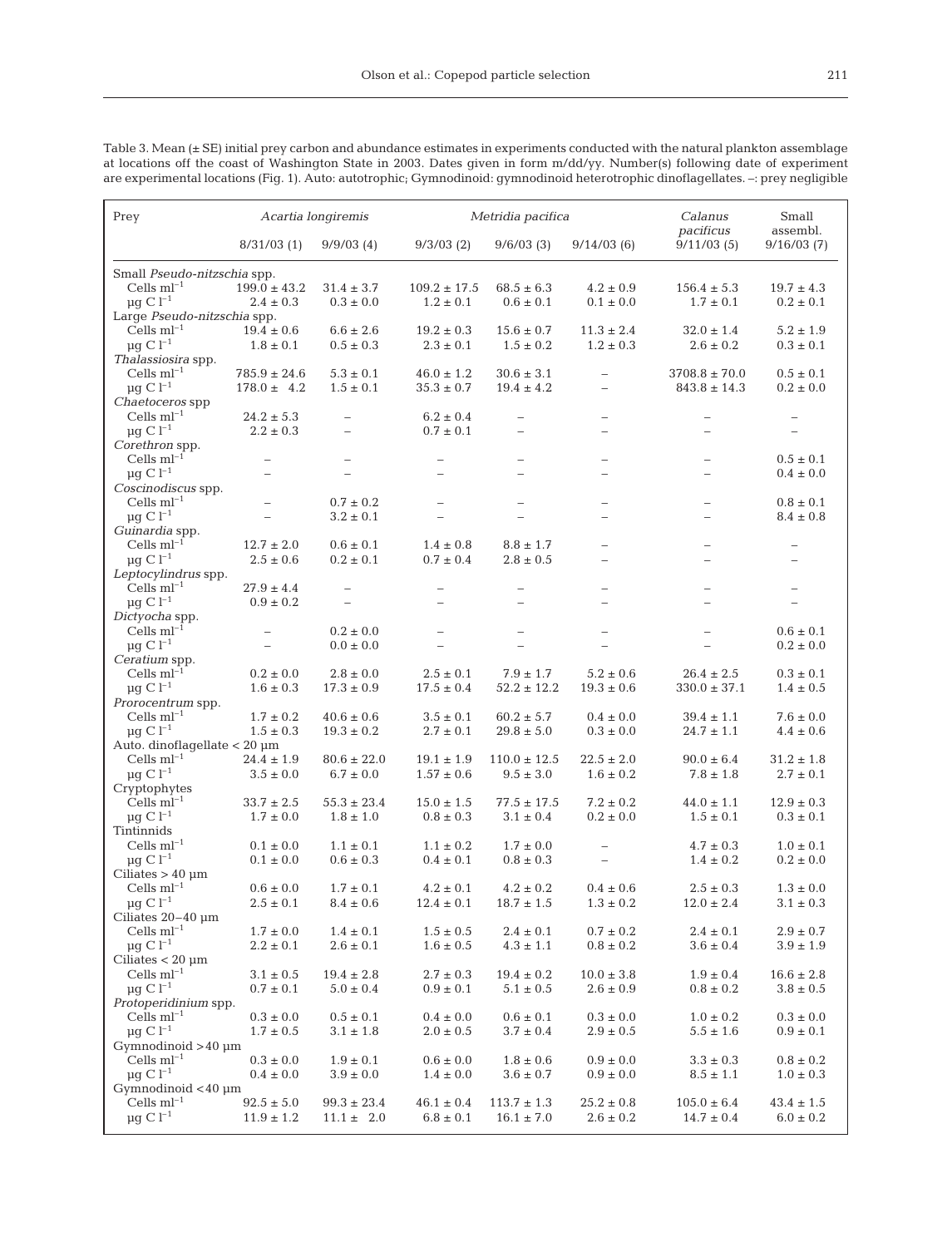spp., *Prorocentrum* spp. contributed most to total biomass (Table 3). *Pseudo-nitzschia* spp. never contributed greatly to total biomass, but still comprised an appreciable portion of the prey suite, as represented by their cellular abundance (Table 3). Cyanobacteria and other picoeukaryotes were abundant at all sites, but because they are inefficiently grazed by calanoid copepods (Nival & Nival 1976), they were not included in the available prey suite. Total heterotrophic biomass ranged from 11 to 52 μg C  $l^{-1}$ . Heterotrophic dinoflagellates contributed most to microzooplankton biomass in 4 of the 7 experiments and contributed most to cell numbers in all experiments. Biomass differences between heterotrophic dinoflagellates and ciliates were not statistically different (paired *t*-test, p >> 0.05); however, because of the low sample size, statistical power was weak. The most dominant microzooplankton in both biomass and cell concentration were naked gymnodinoid dinoflagellates < 40 μm in length of the longest axis. The larger heterotrophic dinoflagellates *Gyrodinium* cf. *spirale* and *Protoperidinium* spp. were present in all cases with appreciable biomass, especially during Expts 3, 4 and 5 (Table 3). Aloricate choreotrich ciliate cell concentration and biomass was substantial. Ciliate cell numbers were dominated by cells <20 μm in length and, in general, biomass varied evenly amongst experiments; 2 exceptions were Expts 3 and 5, in which biomass of ciliates >40 μm in length were 18.7 and 12.0  $\mu$ g C l<sup>-1</sup>, respectively. Holotrich ciliates were extremely rare and, with 1 exception (Expt 5), tintinnid ciliates were sparse.

#### **Copepod clearance rates and selectivity on prey taxa**

No consistent pattern of copepod clearance was seen for any given prey species, including *Pseudo-nitzschia*, across all experiments (Figs. 2 to 5). *Acartia longiremis* cleared small and large *Pseudo-nitzschia* spp. cells at high rates in Expt 1, both in terms of total clearance and relative to other prey types. In Expt 4, *A. longiremis* total clearance was low for the entire prey suite, with *Pseudo-nitzschia* being cleared at rates equivalent to those for other prey (Fig. 2B). The highest clearance rates by *A. longiremis* in Expt 1 were on autotrophic prey, but were low for the biomass dominant *Thalassiosira* spp., which represented 83% of available prey. In Expt 4, *A. longiremis* cleared ciliates, specifically tinitinnid ciliates, and heterotrophic dinoflagellates at high rates. As in Expt 1, the biomass dominants *Ceratium divaricatum* and *Prorocentrum* spp. were cleared at the lowest rates.



Fig. 2. *Acartia longiremis*. Mean ± SE clearance (i.e. filtering, *F*) rates on natural prey assemblages in (A) Expt 1 and (B) Expt 4. *Pseudonitzschia* spp. denoted by open symbols for clarity. nd: negative rate calculated; Gymnodinoid: gyrodinium and gymnodinium-like dinoflagellates; Auto.: autotrophic. Note different scales of abscissas

*Metridia pacifica* cleared *Pseudo-nitzschia* spp. at low absolute and comparative rates in 2 of the 3 experiments illustrated (Fig. 3B,C). The highest rates of *Pseudo-nitzschia* clearance by *M. pacifica* was during Expt 2, which was coincident with the highest *Pseudonitzschia* biomass of the 3 experiments. *M. pacifica* cleared microzooplankton, especially large dinoflagellates and ciliates (> 40 μm), at high rates in all experiments. As with *Acartia longiremis*, *M. pacifica* clearance rates of the biomass dominants was low. The exception to this was Expt 6, in which *M. pacifica* cleared *Ceratium furca* and *C. lineatum* (representing 57% of total prey biomass) at high rates (Fig. 3C).

*Calanus pacificus* cleared both small and large *Pseudo-nitzschia* spp. at  $\sim$ 2 ml copepod<sup>-1</sup> h<sup>-1</sup>, but these rates were low compared to those for the rest of the prey suite (Fig. 4). With the exception of autotrophic dinoflagellates <20 μm in diameter, only microzooplankton were cleared at rates higher than 3 ml cope $pod^{-1}$  h<sup>-1</sup>. The highest clearance rates were on gymnodinoid dinoflagellates, including *Gyrodinium* cf. *spirale* (max.  $>8$  ml copepod<sup>-1</sup> h<sup>-1</sup>). The high clearance rates on microzooplankton are surprising given that of 1258 μg C l<sup>-1</sup>, only 48 μg C l<sup>-1</sup> were represented by these heterotrophic prey.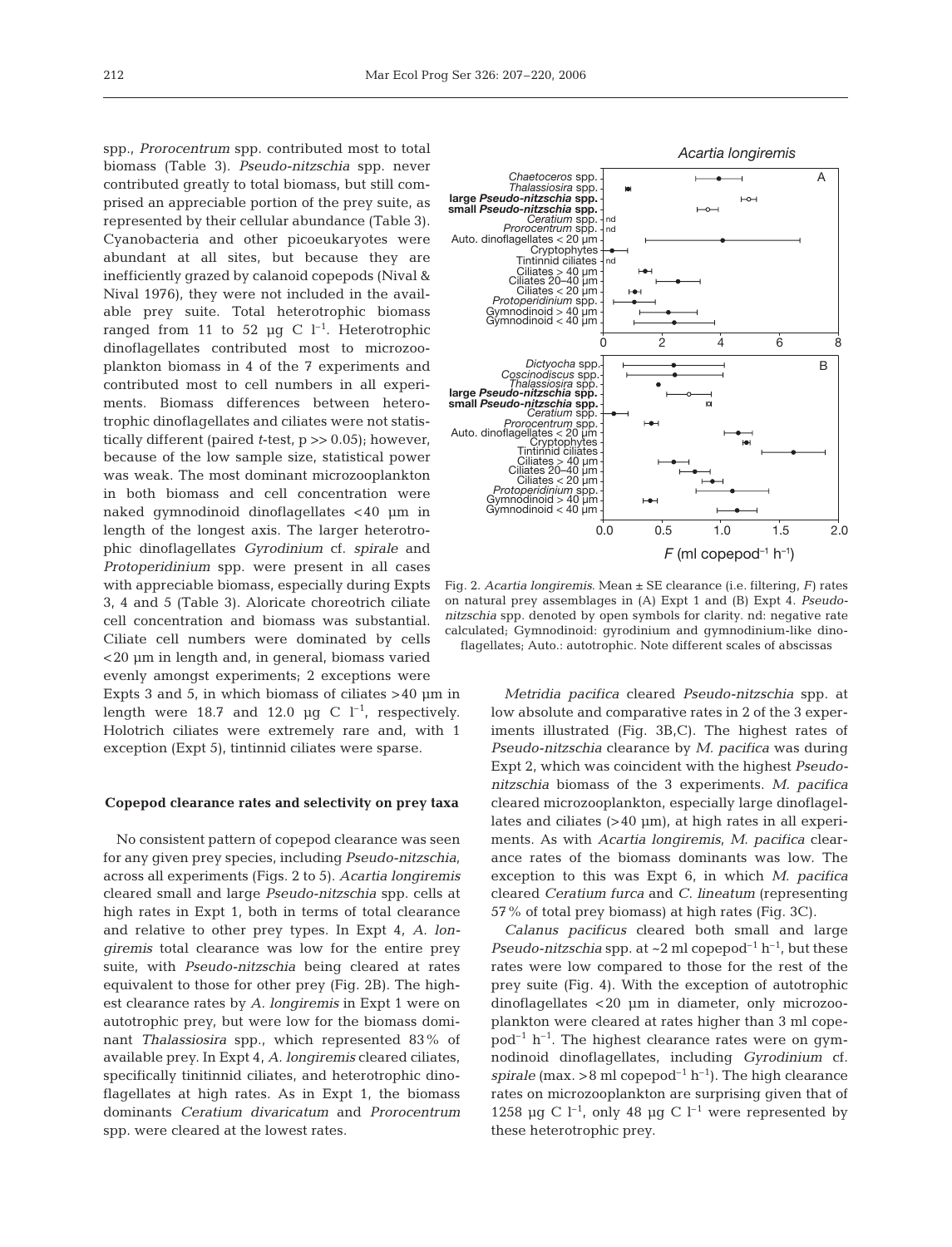

Fig. 3. *Metridia pacifica*. Mean ± SE clearance rates in (A) Expt 2, (B) Expt 3 and (C) Expt 6. Further details as in Fig. 2. Note different scales of abscissas

The small copepod assemblage cleared all prey types at extremely low rates, but especially for *Pseudonitzschia* spp., *Ceratium* spp. and *Dictyocha* spp. (Fig. 5). The highest clearance rates for this mixed copepod assemblage was on *Thalassiosira* spp., heterotrophic gymnodinoid dinoflagellates and ciliates <40 μm, and cryptophytes.

The electivity indices confirm the trends seen in the clearance rates. For *Acartia longiremis*, the *Ei*\* for both size classes of *Pseudo-nitzschia* spp. in Expt 1 were positively selected for, whereas in Expt 4, *Ei*\* was essentially zero, indicating no preference for *Pseudonitzschia* (Fig. 6). In both *A. longiremis* experiments prey biomass dominants were selected against. This was most evident in Expt 4 on the prey type *Ceratium* spp*.*

Of the 3 species of calanoid copepods, *Metridia pacifica* appears to be the most selective feeder. The mean absolute *Ei*\* value for the 3 *M. pacifica* experiments was 0.36, whereas for *Acartia longiremis*, *Calanus pacificus* and the small community, *Ei*\* values were 0.27, 0.28 and 0.31, respectively. *M. pacifica* showed a particularly high affinity for heterotrophic gymnodinoid dinoflagellates and ciliates > 40 μm, with *Ei*\* values ~0.5 for both prey types in 2 of the 3 experiments illustrated (Fig. 7).

*Calanus pacificus* showed strong selection against the 2 large autotrophic dinoflagellates, *Ceratium* spp. and *Prorocentrum* spp*.*, and for all diatoms present in the prey suite, including *Pseudo-nitzschia* spp. (Fig. 8). Positive selection was seen only for dinoflagellates and ciliates.

The small copepod community assemblage showed substantial selectivity (Fig. 9). The highest level of negative selection was seen on the large autotrophic dinoflagellates *Ceratium* spp*.* and on the silicoflagellates *Dictyocha* spp. Both large and small *Pseudo-nitzschia* spp. were also strongly selected against. Highest positive selection was seen on *Thalassiosira* spp., ciliates of 20 to 40 μm and heterotrophic dinoflagellates  $<$ 40 μm.

### **DISCUSSION**

Copepods generally selected against or had no preference for *Pseudo-nitzschia* spp. The sole exception was *Acartia longiremis*, which showed positive selection for *Pseudonitzschia* (perhaps slightly more for the larger cells) during Expt 1 (Fig. 6A). *Acartia*

spp. are known to switch feeding modes between suspension feeding and ambush feeding (Kiørboe et al. 1996). The switch is an apparent attempt by the copepod to maximize energy intake rates, and may depend on the motile behavior of the most abundant prey types. For example, low abundance of non-motile prey (e.g. diatoms) and high abundance of motile prey (e.g. dinoflagellates) would induce a change from filter feeding to ambush feeding. In Expt 1, diatoms dominated prey biomass (85%), with *Thalassiosira* spp. representing 83% of the total biomass. It is likely that in this experiment *A. longiremis* was feeding by filtration and, consequently, the non-motile *Pseudo-nitzschia* were ingested at rates higher than those for motile prey. In contrast, motile prey, most specifically dinofla-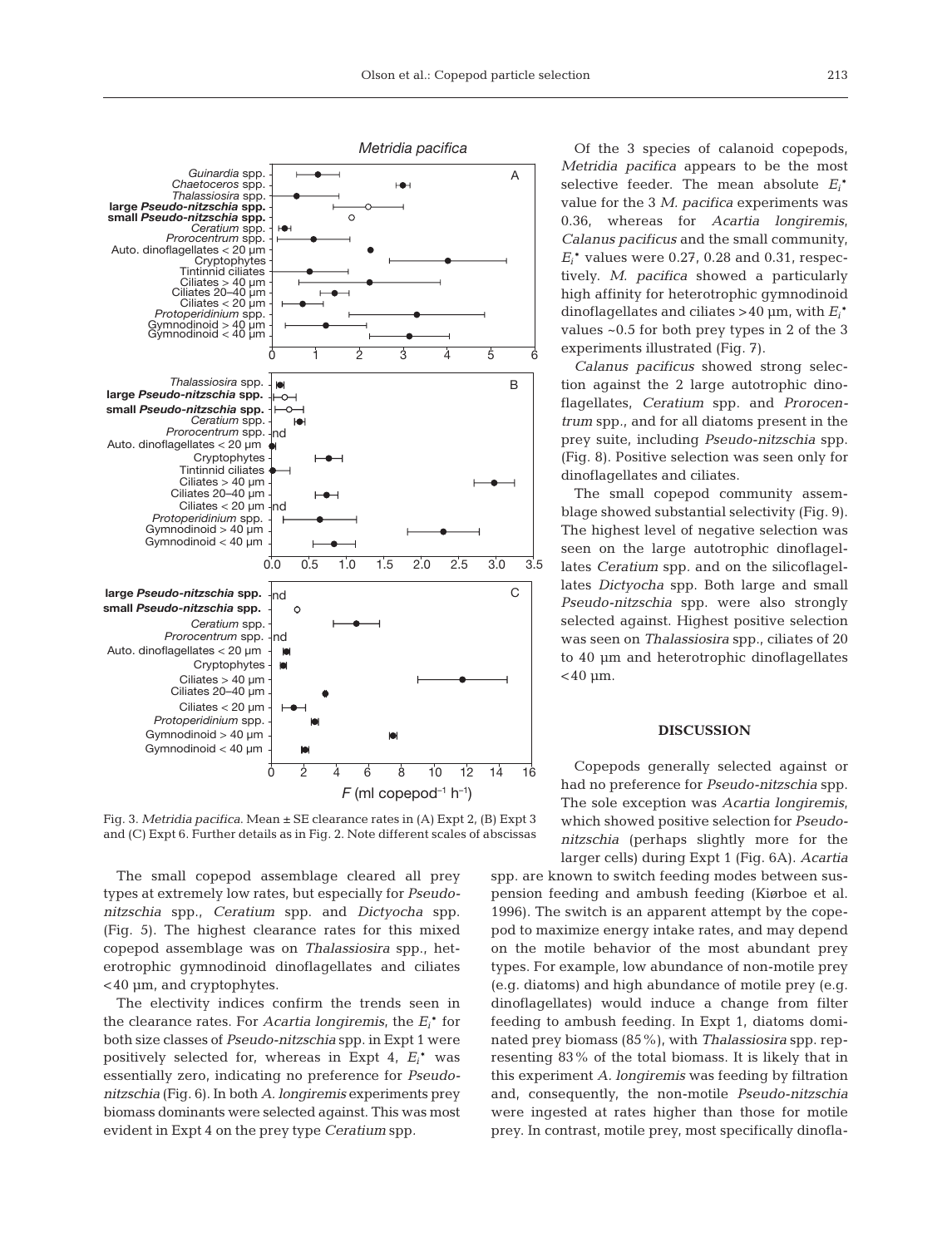

Fig. 4.*Calanus pacificus.* Mean ± SE clearance rates in Expt 5. Further details as in Fig. 2



Fig. 5. Small copepod community assemblage. Mean  $\pm$  SE clearance rates in Expt 7. Further details as in Fig. 2

gellates and ciliates, were the dominant biomass in Expt 4. In this experiment clearance rates were low; *Pseudo-nitzschia* appeared to be neutrally selected while other diatoms were *negatively* selected (Fig. 6B).

The fact that *Pseudo-nitzschia* spp. were generally not a preferred prey type is likely to be a consequence of the rich diversity of the prey assemblages in our study, rather than the toxicity of *Pseudo-nitzschia* cells. Several lines of reasoning support this conclusion. First, although strong positive selection for *Pseudo-nitzschia* by *Acartia longiremis* was observed in the single experiment (Expt 7) in which DA was undetectable (Table 2), the data do not show a consistent trend of stronger negative selection towards the most toxic cells. Moreover, most negative preference indices towards *Pseudonitzschia* were within (and usually much less than) the range for non-toxic prey types. Second, other studies (Lincoln et al. 2001, Maneiro et al. 2005) have found calanoid copepod feeding rates and selectivity to be the same between toxic and non-toxic *Pseudonitzschia.* Third, it is likely that in order for the copepods to achieve the required balanced diet, selection towards non-diatom prey is essential when diatoms dominate the prey suite (Jones & Flynn 2005). In our experiments, diatom biomass was consistently substantial and, in 2 experiments, quite high. Therefore, *Pseudo-nitzschia* spp. may have been avoided because they are diatoms.

Perhaps another candidate mechanism that prevents *Pseudo-nitzschia* spp. from being selected is their needlelike shape and propensity to form chains. Due to the higher abundance of small *Pseudo-nitzschia* cells, on a per cell basis a copepod is more likely to encounter a small rather than a large *Pseudo-nitzschia* cell. Based upon our average per cell biomass estimates (data not shown), the ingestion of ~19 small *Pseudo-nitzschia* cells would be required to equal the ingested carbon from one *Thalassiosra* spp. cell. Assuming a copepod were to encounter a large *Pseudo-nitzschia* cell, then ~2.6 *Pseudonitzschia* spp. cells would be required to achieve the equivalent carbon content of one *Thalassiosra* spp. cell. From an energetic standpoint it makes little sense for a copepod to select for *Pseudo-nitzschia*, which are frequently in long chains and would require significant handling time, over other equally abundant prey types.

The overall low clearance rates on *Pseudo-nitzschia* spp. imply that the adult copepod community has little direct effect on their population ecology. To estimate this, we used the equation

# $PPC = (IR_c \cdot N)/(GM \cdot \mu)$

where PPC is the percent of *Pseudo-nitzschia* spp. production consumed,  $IR_c$  is the ingestion rate copepod<sup>-1</sup> in a given experiment, *N* is the estimated copepod population size, *GM* is the geometric mean population size of *Pseudo-nitzschia*, and μ is the intrinsic rate of *Pseudo-nitzschia* growth estimated from concurrent dilution experiments (Olson et al. unpubl.). Using published estimates of copepod abundance on the Washington and Oregon coasts (Postel et al. 1980, 1982, Morgan et al. 2003) and our clearance rate measurements, we calculated the potential impact by the adult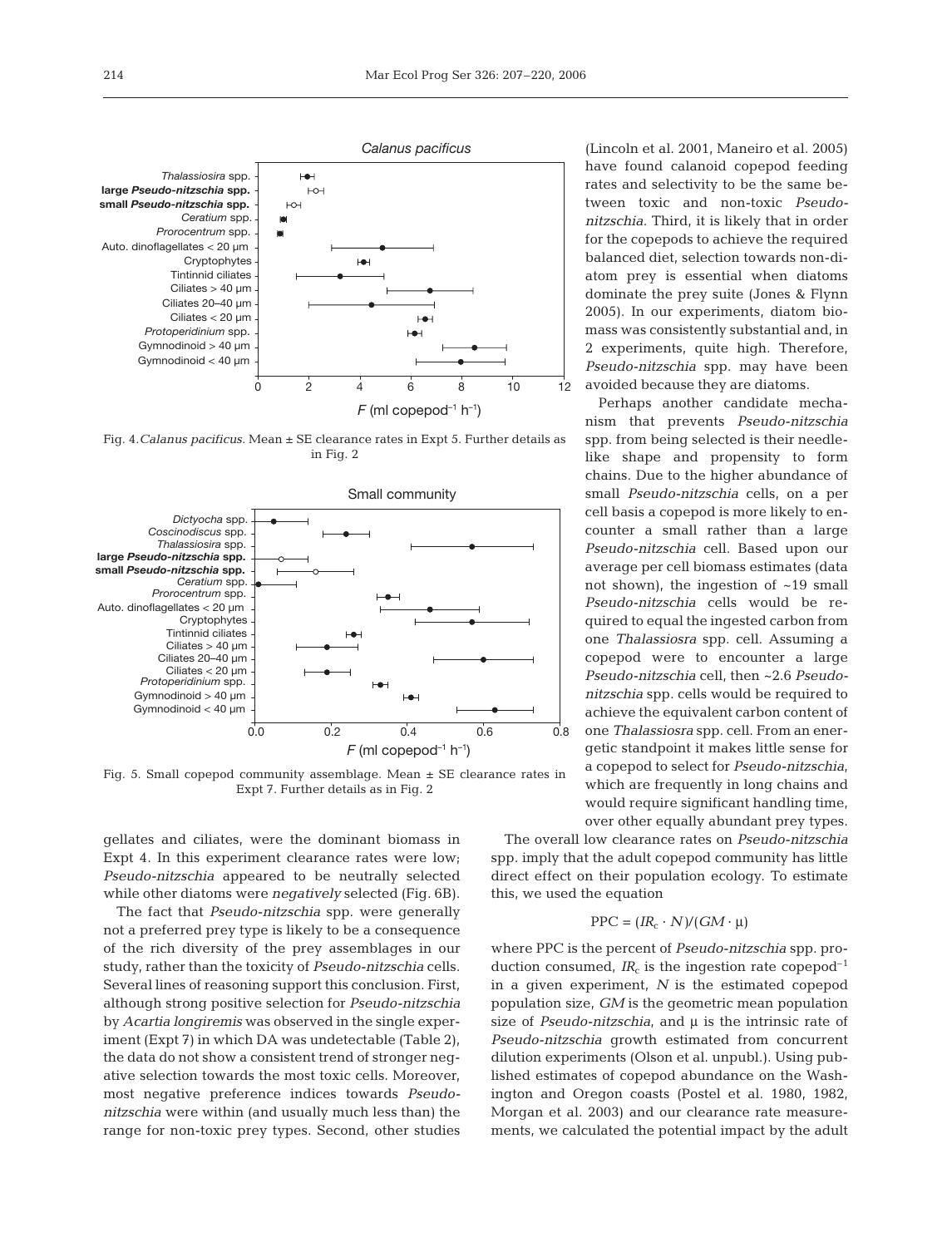

Fig. 6. *Acartia longiremis*. Electivity indices (*Ei*\*) for copepods feeding on natural prey assemblages in (A) Expt 1 and (B) Expt 4. Cross-hatched bars: *Pseudonitzschia* spp.; hatched bars: diatoms and all other autrophs; black bars: heterotrophs. Percent contribution to total biomass of biomass dominants in each experiment is shown. nd: prey types whose  $E_i^*$  were incalculable due to negative clearance estimates; Gymnodinoid: gyrodinium and gymnodinium-like dinoflagellates; Auto.: autotrophic

copepod community on *Pseudo-nitzschia* production. Using mean copepod abundance values, the grazing impact on *Pseudo-nitzschia* production varied amongst the copepod species but was always minimal (Table 4). Due to their higher abundance, *Acartia longiremis* and the small copepod community have the greatest potential to impact *Pseudo-nitzschia* populations. However, at mean typical copepod concentrations, we calculated a consumption of only 7 and 10% *Pseudo-nitzschia* production by the *A. longiremis* and small copepod community. If, however, the maximum values of copepod abundance were to co-occur with a *Pseudonitzschia* population growing at rates equal to those seen in this study, the potential impact on *Pseudonitzschia* production would be significant, but, again, only for *A. longiremis* and the small copepod community.

Perhaps the most discernible and interesting trend we found was the negative selection towards the prey

types whose biomass contributed most to total biomass in each experiment. In nearly all of our experiments, the biomass dominant prey types were the diatoms *Thalassiosira* spp. and the autotrophic dinoflagellates *Ceratium* spp. and *Prorocentrum* spp. The only exception was Expt 7, in which the diatoms *Coscinodiscus* spp. and heterotrophic gymnodinoid dinoflagellates < 40 μm dominated prey biomass. With regard to the avoidance of *Thalassiosira* spp., among the many possible explanations are poor nutritional quality (Jones & Flynn 2005), morphological defenses (Hamm et al*.* 2003) and (perhaps most likely) toxic aldehyde production (e.g. Miralto et al. 1999). In an enclosed region of the Puget Sound geographically very near to our study site, Leising et al. (2005) also found that the dominant diatoms (usually *Thalassiosira* spp.) were avoided. Their study reported lower copepod naupliar survival when the prey field was limited to *Thalassiosira* spp. diatoms, which were subsequently isolated and shown to produce high levels of aldehydes (Wichard et al. 2005). Leising et al. (2005) further found that when other prey were abundant in later weeks, these same *Thalassiosira* spp. diatoms were avoided. Although we did not measure diatom aldehyde production and naupliar survival, these same *Thalassiosira* spp. were present in our experiments; by extension, it is

plausible that the copepods in our experiments were avoiding *Thalassiosira* spp. for similar reasons.

It is less obvious why the copepods tested in our study avoided the autotrophic dinoflagellates *Ceratium* spp. (mostly *C. divaricatum*) and *Prorocentrum* spp., especially since the latter has been used as staple food for copepods (Rey-Rassat et al. 2002). One explanation could be size selection; *Ceratium* spp. are generally considered too large to be effectively grazed by many copepod species (Nielsen 1991, Granéli et al. 1993). In Expts 2, 3 and 6, *Ceratium* spp. dominated the prey biomass with contributions of 20, 30 and 57%, respectively. In Expts 2 and 3, *C. divaricatum*, with an average biovolume of  $3.43 \times 10^4 \,\mathrm{\upmu m^{-3}}$ , had negative  $E_i^*$ values of –0.72 and –0.38, respectively. During Expt 6, *C. divaricatum* was replaced in dominance by *C. lineatum*, with an average biovolume one-third  $(1.27 \times$  $10^4$   $\mu$ m<sup>-3</sup>) that of *C. divaricatum.* In this experiment, *C. lineatum* contributed 57% to total prey biomass and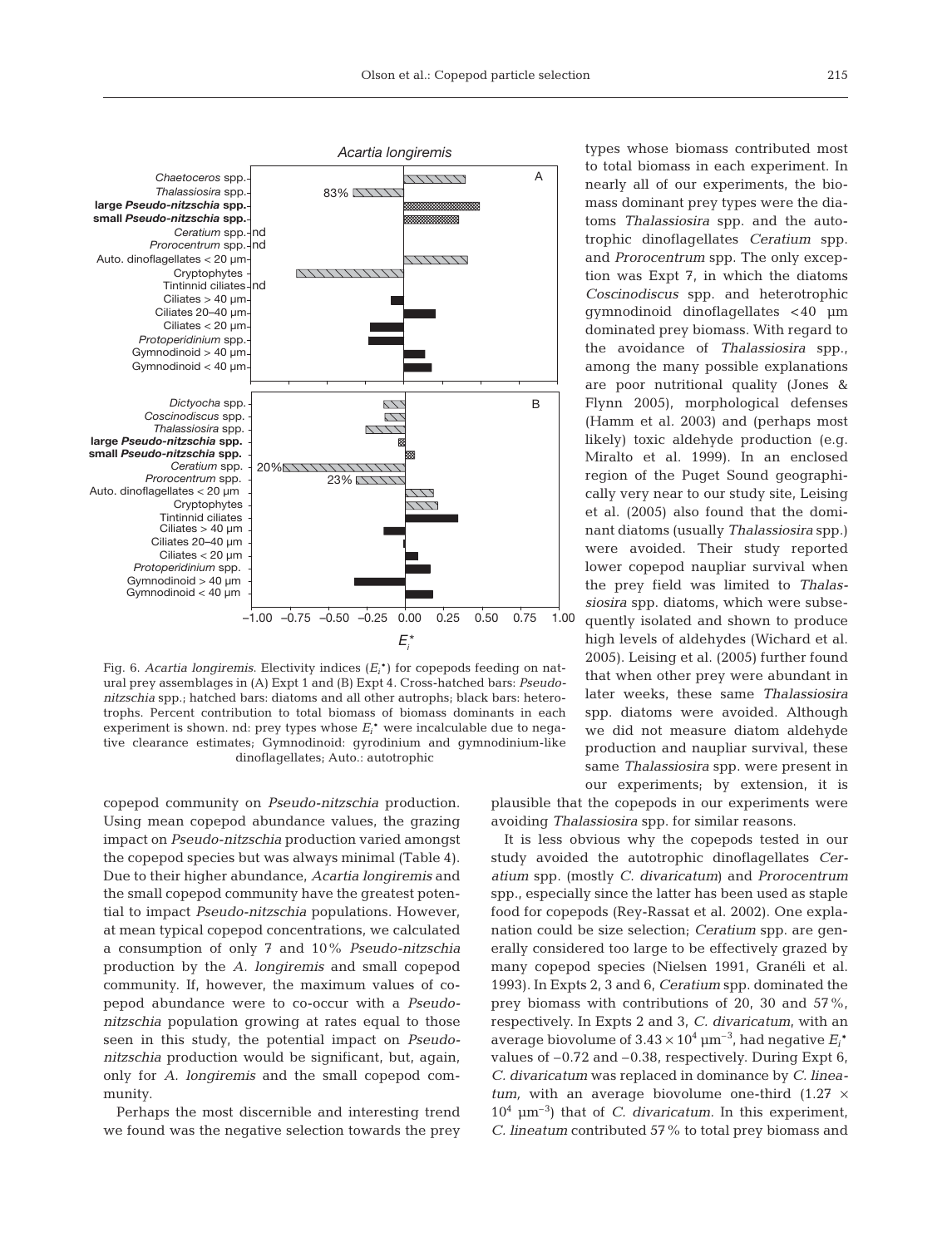

Fig. 7. *Metridia pacifica*. Electivity indices (*Ei*\*) for copepods feeding on natural prey assemblages in (A) Expt 2, (B) Expt 3 and (C) Expt 6. Further details as in Fig. 6

had an *Ei*\* of 0.33, indicating considerable preference. In 6 of the 7 experiments *Ceratium* spp. and *Prorocentrum* spp. dinoflagellates were either not ingested or highly selected against. These large autotrophic dinoflagellates grow relatively slowly; consequently, their accumulation in the plankton must be partly the result of lower predation.

The results of our study agree with those of many other studies showing that heterotrophic protists are an important (e.g. Fessenden & Cowles 1994, Calbet & Saiz 2005), if not preferred (Wiadnyana & Rassoulzadegan 1989, Leising et al. 2005), component of a copepod's diet. In every experiment, we found that microzooplankton were cleared at high rates and were highly preferred based on *Ei*\* values, even at locations

where autotrophic biomass was much greater than heterotrophic biomass. The most striking example was Expt 5 with *Calanus pacificus*. In this experiment, microzooplankton contributed only 4% out of a possible 1259 μg C  $l^{-1}$  of prey carbon, yet were cleared at rates 8× higher than those of the most abundant phytoplankters, *Thalassiosira* spp. and *Ceratium divaricatum*. These results agree with those of Leising et al. (2005) who found that *C. pacificus* cleared microzooplankton preferentially and at high rates, even when diatom biomass far exceeded that of microzooplankton.

In addition to aldehydes being a reasonable hypothesis as to why copepods would select for non-diatom prey, the need for copepods to achieve a balanced diet may also play a role (Jones & Flynn 2005). Klein Breteler et al. (1999) showed that 2 copepod species, *Temora longicornis* and *Pseudocalanus elongatus*, were unable to survive on a diet of the phytoplankton *Dunaliella* sp. However, when these same copepods grazed on the heterotrophic dinoflagellate *Oxyrrhis marina*, which had been grown on *Dunaliella* sp., they rapidly matured from nauplii to adult. These authors hypothesized that, by way of their high unsaturated fatty acid and sterol content, heterotrophic protists not only transfer energy and cellular constituents from lower trophic levels, but also 'upgrade' the food the copepod receives with their own cellular additions. The nutritional benefit achieved by a copepod grazing on microzooplankton, however, may be species- or essential fatty acid-specific (Broglio et al. 2003); in monospecific experiments, Ederington et al. (1995) and Klein Breteler et al. (2004) found no nutritional benefit to copepods grazing on 2 ciliate species compared to algal diets. Nonetheless, by increasing the prey fatty acid spectrum, selective grazing

on microzooplankton may be nutritionally advantageous for copepods. This being so, reasonable questions are: 'How does this intense grazing pressure on microzooplankton affect productive, coastal ecosystems?' and, 'Can the population ecology of *Pseudo-nitzschia* spp. and the other dominant phytoplankton encountered in this study be *positively* impacted by copepod predation on microzooplankton?'

In our experiments, selective grazing behavior of copepods on microzooplankton clearly impacted the < 5 μm chlorophyll size fraction (Fig. 10), as evidenced by the significant increase in <5 μm chl *a* net growth rate when copepods were present. This is evidence of a 'trophic cascade,' whereby the grazing mortality of ciliates and smaller (≤30 μm) heterotrophic dinoflagellates releases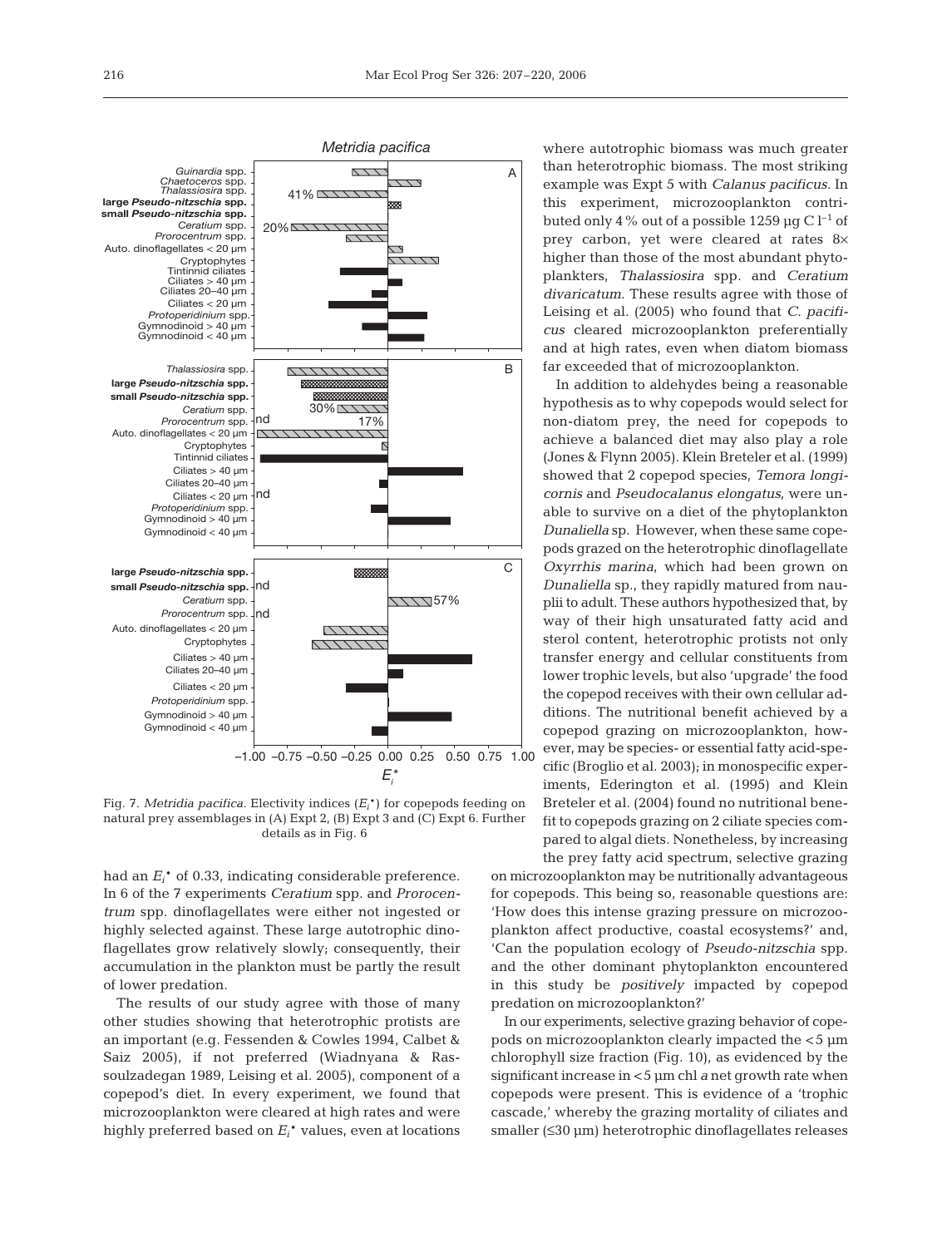

Fig. 8. *Calanus pacificus*. Electivity indices (*Ei*\*) for copepods feeding on natural prey assemblages in Expt 5. Further details as in Fig. 6



tionally, direct estimates of *Pseudonitzschia* spp. growth did not show evidence of trophic cascades positively affecting their net growth. Likely microzooplankton grazers of the large and dominant phytoplankton *Thalassiosira* spp., *Ceratium* spp. and *Prorocentrum* spp. are the naked heterotrophic dinoflagellates *Gyrodinium* spp. and the thecate dinoflagellates *Protoperidinium* spp. Although these 2 heterotrophic dinoflagellate genera were cleared at high rates by all copepods (thus possibly initiating a trophic cascade), their abundance in the plankton was usually low. Additionally, grazing rates on large phytoplankton and, most significantly, on *Pseudo-nitzschia* spp., by microzooplankton during this study was low compared to their growth rates (Olson et al. unpubl.). Because of this, it is not surprising that trophic cascades were not apparent in the large phytoplankton size class.

The lack of a trophic cascade in the large phytoplankton, specifically the biomass dominants, indicates: (1) that microzooplankton grazing pressure on these large cells is low, and (2) that any structuring mechanisms the copepod population exerts on the large phytoplankton must result from direct grazing. Because we found very little clearance and negative  $E_i^*$  values on the biomass dominants, the ability of these plankton to bloom and dominate the community composition must, in part,

Fig. 9. Small copepod community assemblage. Electivity indices (*Ei*\*) for copepods feeding on natural prey assemblages in Expt 7. Further details as in Fig. 6

Table 4. Published copepod abundance estimates for the Washington or Oregon coasts, *Pseudo-nitzschia* spp. production and estimated *Pseudo-nitzschia* spp. production grazed for each experiment (present study: see 'Materials and methods' for calculations). Numbers in parentheses following mean copepod abundance are sample sizes. Sources were: 1, Postel et al. (1980); 2, Postel et al. (1982); 3, Morgan et al. (2003)

|   | Copepod species<br>Expt<br>No.  |    | Copepod abundance $(m^{-3})$ |           |         | Pseudo-nitzschia<br>production | Pseudo-nitzschia<br>production grazed $(\%)$ |      |       |
|---|---------------------------------|----|------------------------------|-----------|---------|--------------------------------|----------------------------------------------|------|-------|
|   |                                 |    | Max.                         | Mean      |         | $\text{ (mg C m}^{-3} d^{-1})$ | Min.                                         | Max. | Mean  |
|   | Acartia longiremis              | 4  | 8033                         | 1266 (22) | 1.2     | 11.04                          | 0.02                                         | 44.0 | 7.0   |
| 2 | Metridia pacifica               | 4  | 72                           | 25(8)     | 1, 2, 3 | 1.44                           | 0.09                                         | 1.6  | 0.6   |
| 3 | Metridia pacifica               | 4  | 72                           | 25(8)     | 1, 2, 3 | 0.29                           | 0.007                                        | 0.01 | 0.004 |
| 4 | Acartia longiremis              | 4  | 8033                         | 1266 (22) | 1, 2    | 0.58                           | 0.01                                         | 22.3 | 3.51  |
| 5 | Calanus pacificus/C. marshallae | 18 | 291                          | 131(8)    | 1, 2, 3 | 5.3                            | 0.08                                         | 1.3  | 0.6   |
| 6 | Metridia pacifica               | 4  | 72                           | 25(8)     | 1, 2, 3 | 0.44                           | 0.02                                         | 0.41 | 0.14  |
| 7 | Small community                 |    | 22290                        | 7045      | 1, 2    | 0.09                           | 0.7                                          | 31   | 9.9   |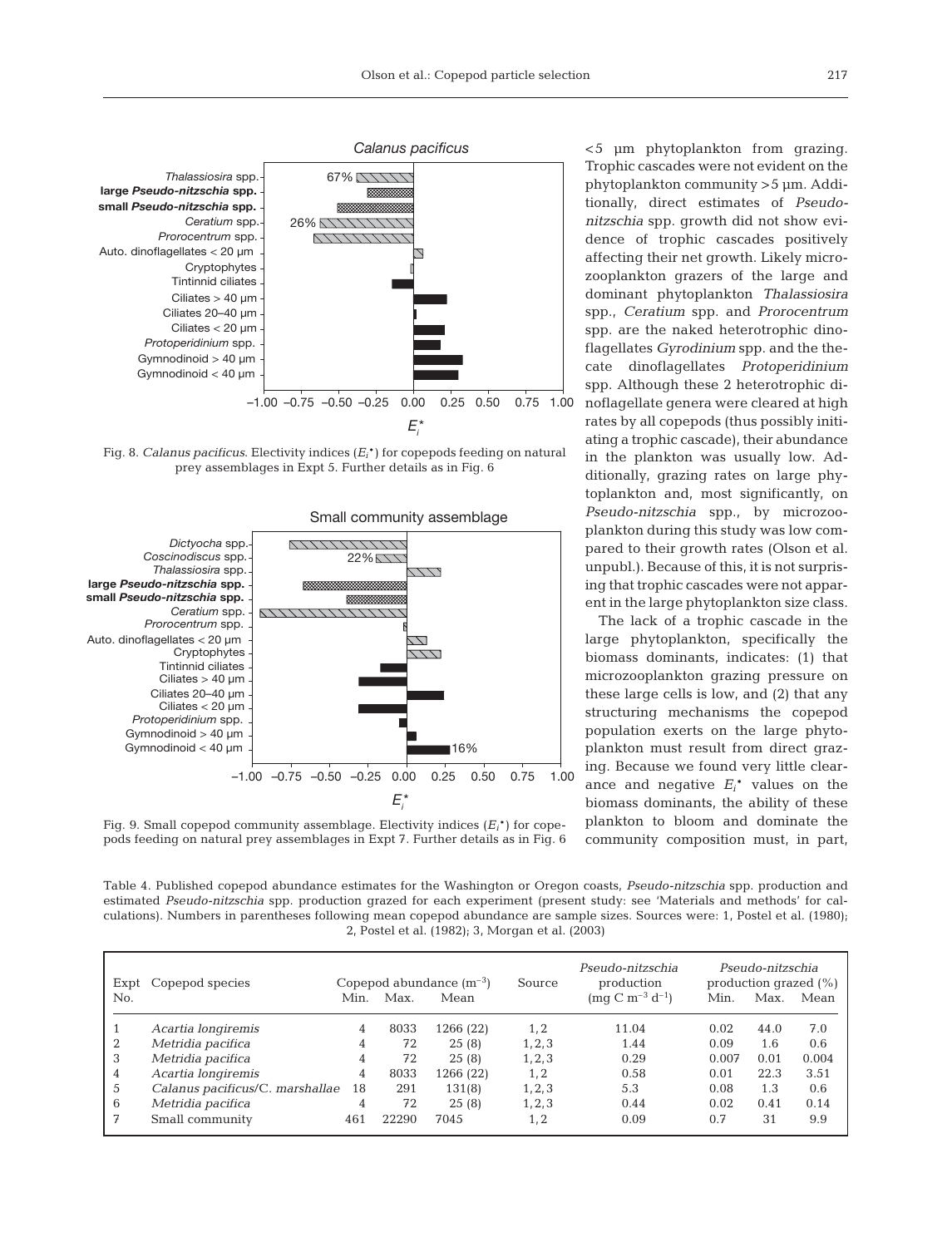

Fig. 10. Mean (± SE) net phytoplankton growth rates for 2 chlorophyll size fractions  $(>5 \mu m)$  and  $< 5 \mu m)$  incubated with or without copepods *Calanus pacificus* and *Metridia pacifica*

be due to reduced mortality from copepod grazing. This must especially be the case for *Ceratium* spp. and *Prorocentrum* spp., whose intrinsic growth rates are much lower than that of diatoms (Chan 1978).

Finding a consistent pattern of selective grazing by copepods in natural prey assemblages is, by itself, extremely challenging due to the variability associated with grazing experiments. Intrinsic variability can be expected due to the dynamic nature of the Washington coast, where prey populations vary in species composition and biomass concentration on short time and space scales. A grazer's feeding behavior may be shaped by the current and previous prey suite (Uye 1996). Additionally, the grazing behavior of a copepod on a specific prey can be shaped by the copepod's evolutionary history (Colin & Dam 2002, 2004). Colin & Dam (2004) show that a population of *Acartia hudsonica* unaccustomed (i.e. 'naïve') to a diet of the toxic dinoflagellate *Alexandrium fundyense* exhibited lower somatic growth, size at maturity, egg production and survival compared to populations of *A. hudsonica* historically exposed to these toxic dinoflagellates. Additionally, they show that when reared on toxic *A. fundyense*, succeeding generations of the naïve copepod populations can increase egg production and ingestion rates, supporting their argument that toxic phytoplankton, specifically *A. fundyense*, can be a selective agent creating genetically distinct populations. However, it is unlikely that the evolutionary his-

tory of the copepods we used explains the observed difference in selection between prey types. First, the prey species we examined, including toxic *Pseudonitzschia* spp., are at times ubiquitous across our study region. Second, unlike the geographically isolated bays from which the copepods were collected in the Colin & Dam (2004) study, the geography and hydrography of our study region probably precludes continued geographic isolation. Consequently, it is highly unlikely any single selective force (including prey types) would be geographically distinct in our opencoast study site, especially on evolutionary timescales.

Nonetheless, we have clearly shown that, within any given copepod species and experiment, selective feeding occurred, especially on microzooplankton. Our data show that selective feeding behavior, both positive and negative, affect the plankton community composition on the Washington coast. This is exemplified directly by our evidence of trophic cascades reducing mortality in the < 5 μm chl *a* community, and indirectly by indicating that the biomass dominants achieve dominance by being largely omitted from the copepod diet, thus reducing their mortality rates compared to competing phytoplankton.

*Pseudo-nitzschia*, which is often a numerical dominant, should also be considered as a phytoplankter that benefits from low copepod grazing mortality. Our data highlight how important a reduction in mortality is to a phytoplankter's population ecology. Therefore, increased efforts should be made to study plankton mortality if we are to truly understand the population ecology of influential plankton.

*Acknowledgements.* We thank W. Cochlan and J. Herndon (Romberg Tiburon Center for Environmental Studies, San Francisco State University) for the nutrient analyses, and V. Trainer and K. Baugh (NOAA/National Marine Fisheries Service) for generously providing the domoic acid data. We thank T. Wood for assistance with microscopy, and the B. Frost laboratory (UW) for the use of plankton nets and for their constructive criticisms throughout this project. The constructive comments of 4 anonymous reviewers improved an earlier version of this manuscript. The assistance we received from the captain and crew of the RV 'Wecoma' was exceptional and without it this research would not have been possible. This study is part of the ECO-HAB PNW project and was funded by the National Science Foundation grant OCE-0234587 and by the Coastal Ocean Program of the National Oceanic and Atmospheric Administration (NOAA) (NA17OP2789). This is ECOHAB publication 176 and ECOHAB PNW publication 8.

#### LITERATURE CITED

- Banse K (1994) Grazing and zooplankton production as key controls of phytoplankton production in the open ocean. Oceanography 7:13–20
- Bargu S, Marinovic B, Mansergh S, Silver MW (2003) Feeding responses of krill to the toxin-producing diatom *Pseudonitzschia*. J Exp Mar Biol Ecol 284:87–104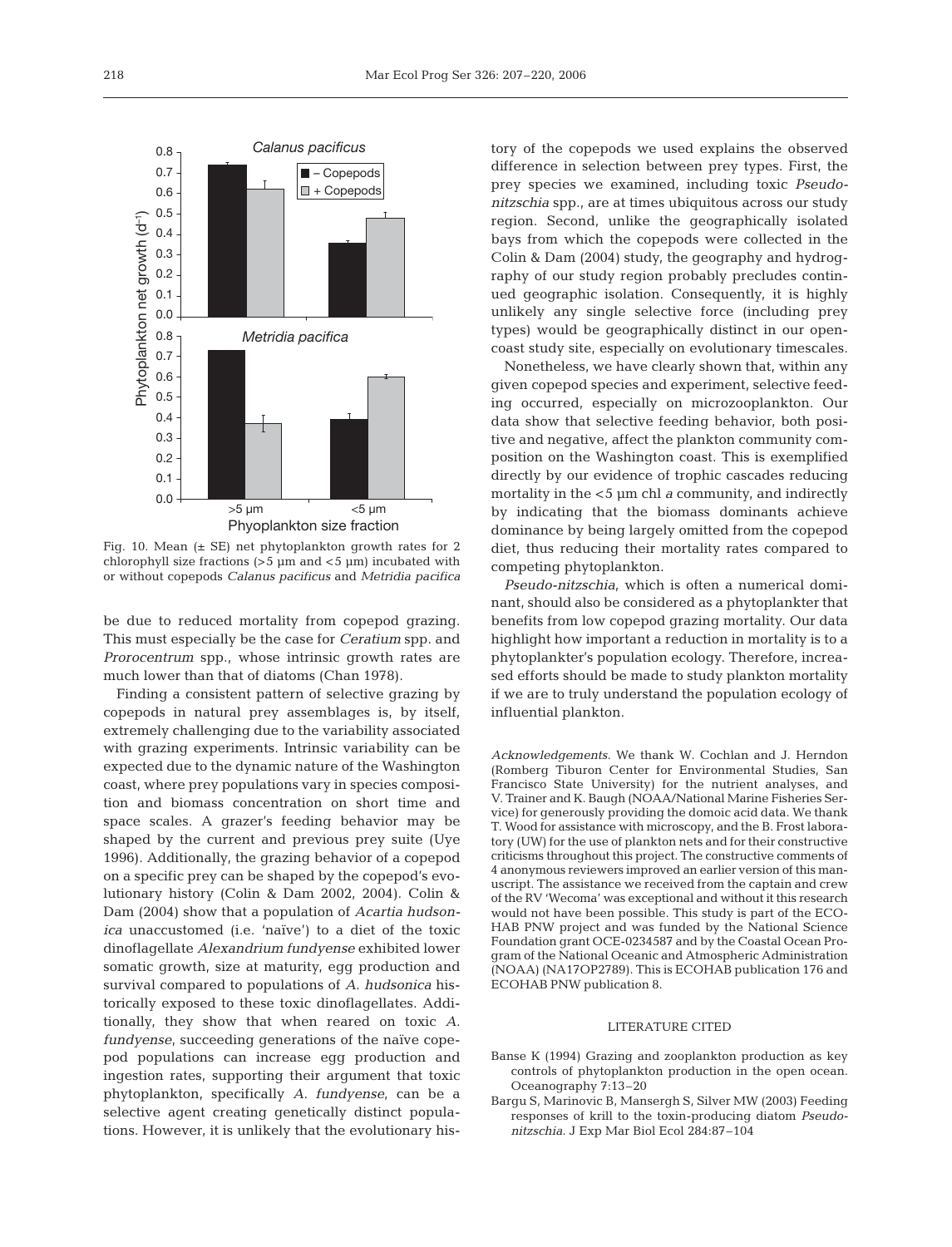- Bates SS, Douglas DJ, Doucette GJ, Léger C (1995) Enhancement of domoic acid production by reintroducing bacteria to axenic cultures of the diatom *Pseudo-nitzschia multiseries*. Nat Toxins 3:428–435
- Broglio E, Jónasdóttir SH, Calbet A, Jakobsen HH, Saiz E (2003) Effect of heterotrophic versus autotrophic food on feeding and reproduction of the calanoid copepod *Acartia tonsa*: relationship with prey fatty acid composition. Aquat Microb Ecol 31:267–278
- Calbet A, Landry MR (2004) Phytoplankton growth, microzooplankton grazing, and carbon cycling in marine systems. Limnol Oceanogr 49:51–57
- Calbet A, Saiz E (2005) The ciliate-copepod link in marine ecosystems. Aquat Microb Ecol 38:157–167
- Chan AT (1978) Comparative physiological study of marine diatoms and dinoflagellates in relation to irradiance and cell size. I. Growth under continuous light. J Phycol 14: 396–402
- Colin SP, Dam HG (2002) Latitudinal differentiation in the effects of the toxic dinoflagellate *Alexandrium* spp. on the feeding and reproduction of populations of the copepod *Acartia hudsonica*. Harmful Algae 1:113–125
- Colin SP, Dam, HG (2004) Testing for resistance of pelagic marine copepods to a toxic dinoflagellate. Evol Biol 18: 355–377
- Cowles TJ, Olson RJ, Chisholm SW (1988) Food selection by copepods: discrimination on the basis of food quality. Mar Biol 100:41–49
- Cusack CK, Bates SS, Quilliam MA, Patching JW, Raine R (2002) Confirmation of domoic acid production by *Pseudonitzschia australis* (Bacillariophyceae) isolated from Irish waters. J Phycol 38:1106–1112
- Ederington MC, Mcmanus GB, Harvey HR (1995) Trophic transfer of fatty acids, sterols, and a triterpenoid alcohol between bacteria, a ciliate, and the copepod *Acartia tonsa*. Limnol Oceanogr 40:860–867
- Fehling J, Davidson K, Bolch CJ, Bates SS (2004) Growth and domoic acid production by *Pseudo-nitzschia seriata* (Bacillariophyceae) under phosphate and silicate limitation. J Phycol 40:674–683
- Fessenden L, Cowles TJ (1994) Copepod predation on phagotrophic ciliates in Oregon coastal waters. Mar Ecol Prog Ser 107:103–111
- Frost BW (1972) Effects of size and concentration of food particles on feeding behavior of the marine planktonic copepod *Calanus pacificus*. Limnol Oceanogr 17:805–815
- Granéli E, Olsson P, Carlsson P, Granéli W, Nylander C (1993) Weak top-down control of dinoflagellate growth in the coastal Skagerrak. J Plankton Res 15:213–237
- Hamm CE, Merkel R, Springer O, Jurkojc P, Maier C, Prechtel K, Smetacek V (2003) Architecture and material properties of diatom shells provide effective mechanical protection. Nature 421:841–843
- Horner RA (2002) A taxonomic guide to some common marine phytoplankton. Biopress, Bristol
- Horner RA, Hickey BM, Postel JR (2000) *Pseudo-nitzschia* blooms and physical oceanography off Washington State, USA. S Afr J Mar Sci 22:299–308
- Huntley ME (1982) Yellow water in La Jolla Bay, California, July 1980. 2. Suppression of zooplankton grazing. J Exp Mar Biol Ecol 63:81–91
- Huntley M, Sykes P, Rohan S, Marin V (1986) Chemically-mediated rejection of dinoflagellate prey by the copepods *Calanus pacificus* and *Paracalanus parvus*: mechanism, occurrence and significance. Mar Ecol Prog Ser 28:105–120
- Irigoien X, Head RN, Harris RP, Cummings D, Harbour D, Meyer-Harms B (2000) Feeding selectivity and egg pro-

duction of *Calanus helgolandicus* in the English Channel. Limnol Oceanogr 45:44–54

- Ivlev VS (1961) Experimental ecology of the feeding of fishes. Yale University Press, New Haven, CT, p 19–115
- Jones RH, Flynn KJ (2005) Nutritional status and diet composition affect the value of diatoms as copepod prey. Science 307:1457–1459
- Kaczmarska I, LeGresley MM, Martin JL, Ehrman J (2005) Diversity of the diatom genus *Pseudo-nitzschia* Peragallo in the Quoddy Region of the Bay of Fundy, Canada. Harmful Algae 4:1–19
- Kiørboe T, Saiz E, Viitasalo M (1996) Prey switching behaviour in the planktonic copepod *Acartia tonsa*. Mar Ecol Prog Ser 143:65–75
- Klein Breteler WCM, Schogt N, Baas M, Schouten S, Kraay GW (1999) Trophic upgrading of food quality by protozoans enhancing copepod growth: role of essential lipids. Mar Biol 135:191–198
- Klein Breteler WCM, Koski M, Rampen S (2004) Role of essential lipids in copepod nutrition: no evidence for trophic upgrading of food quality by a marine ciliate. Mar Ecol Prog Ser 274:199–208
- Kozlowsky-Suzuki B, Carlsson P, Rühl A, Granéli E (2005) Food selectivity and grazing impact on toxic *Dinophysis* spp. by copepods feeding on natural plankton assemblages. Harmful Algae 5:57–68
- Lechowicz MJ (1982) The sampling characteristics of electivity indexes. Oecologia 52:22–30
- Leising AW, Pierson JP, Halsband-Lenk C, Horner R, Postel J (2005) Copepod grazing during spring blooms: Does *Calanus pacificus* avoid harmful diatoms? Prog Oceanogr 67:384–405
- Lessard E, Murrell MC (1996) Distribution, abundance and size composition of heterotrophic dinoflagellates and ciliates in the Sargasso Sea near Bermuda. Deep-Sea Res 43:1045–1065
- Lincoln JA, Turner JT, Bates SS, Leger C, Gauthier DA (2001) Feeding, egg production, and egg hatching success of the copepods *Acartia tonsa* and *Temora longicornis* on diets of the toxic diatom *Pseudo-nitzschia multiseries* and the nontoxic diatom *Pseudo-nitzschia pungens*. Hydrobiologia 453:107–120
- Lundholm N, Hansen PJ, Kotaki Y (2004) Effect of pH on growth and domoic acid production by potentially toxic diatoms of the genera *Pseudo-nitzschia* and *Nitzschia*. Mar Ecol Prog Ser 273:1–15
- MacFadyen AM, Hickey BM, Foreman MGG (2005) Transport of surface waters from the Juan de Fuca Eddy region to the Washington coast: implications for HABs. Cont Shelf Res 25(16):2008–2021
- Maldonado MT, Hughes MP, Rue EL, Wells ML (2002) The effect of Fe and Cu on growth and domoic acid production by *Pseudo-nitzschia multiseries* and *Pseudo-nitzschia australis*. Limnol Oceanogr 47:515–526
- Maneiro I, Iglesias P, Guisande C, Riveiro I, Barreiro A, Zervoudaki S, Granéli E (2005) Fate of domoic acid ingested by the copepod *Acartia clausi*. Mar Biol 148:123–130
- Menden-Deuer S, Lessard EJ (2000) Carbon to volume relationships for dinoflagellates, diatoms, and other protist plankton. Limnol Oceanogr 45:569–579
- Meyer-Harms B, Irigoien X, Head R, Harris R (1999) Selective feeding on natural phytoplankton by *Calanus finmarchicus* before, during, and after the 1997 spring bloom in the Norwegian Sea. Limnol Oceanogr 44:154–165
- Miralto A, Barone G, Romano G, Poulet SA and 7 others (1999) The insidious effect of diatoms on copepod reproduction. Nature 402:173–176